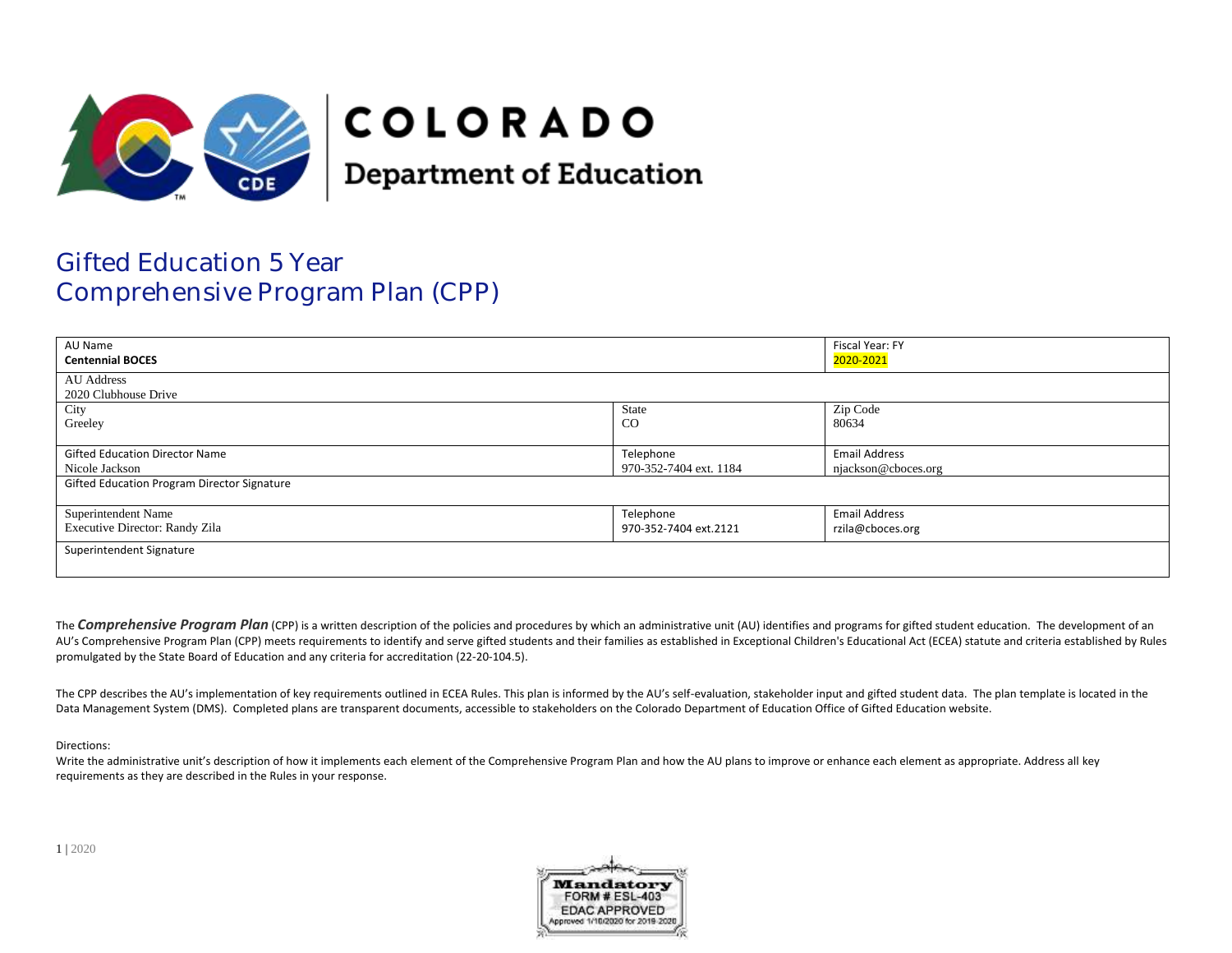| $\epsilon$ omprenensive i rogram i ran $\epsilon$ i i<br><b>Exceptional Children's Education Act Program Element</b>                                                                                                                                                                                                                                                                                                                                                                                                                                                                                                                                                                                                                                                                                                                                                                                                                                                                                                                                       | Please describe how the element is currently<br>implemented in the AU. Address every article of law<br>in each element.                                                                                                                                                                                                                                                                                                                                                                                                                                                                                                                                                                                                                                                                                                                                                                                                                                                                                                                                                                                                                                                                                                                                                                                                                                                                               | If the AU plans to shift practices over the next<br>five years, use the following to explain:<br>Describe the specific action steps (activities,<br>strategies) the AU will take<br>Identify the data, policies and procedures,<br>and/or research that supports the specific<br>steps that were selected<br>Identify who is responsible for implementing<br>$\bullet$<br>these actions steps<br>Provide a timeline for implementation with<br>specific benchmarks and dates<br>Identify the measures used to assess the<br>success of the proposed action |
|------------------------------------------------------------------------------------------------------------------------------------------------------------------------------------------------------------------------------------------------------------------------------------------------------------------------------------------------------------------------------------------------------------------------------------------------------------------------------------------------------------------------------------------------------------------------------------------------------------------------------------------------------------------------------------------------------------------------------------------------------------------------------------------------------------------------------------------------------------------------------------------------------------------------------------------------------------------------------------------------------------------------------------------------------------|-------------------------------------------------------------------------------------------------------------------------------------------------------------------------------------------------------------------------------------------------------------------------------------------------------------------------------------------------------------------------------------------------------------------------------------------------------------------------------------------------------------------------------------------------------------------------------------------------------------------------------------------------------------------------------------------------------------------------------------------------------------------------------------------------------------------------------------------------------------------------------------------------------------------------------------------------------------------------------------------------------------------------------------------------------------------------------------------------------------------------------------------------------------------------------------------------------------------------------------------------------------------------------------------------------------------------------------------------------------------------------------------------------|------------------------------------------------------------------------------------------------------------------------------------------------------------------------------------------------------------------------------------------------------------------------------------------------------------------------------------------------------------------------------------------------------------------------------------------------------------------------------------------------------------------------------------------------------------|
| Procedures for Parent, Family, and Student Engagement 12.02(2)(a)<br>12.02(2)(a)(i) The program plan shall describe how the AU implements parent, family, and student<br>engagement and communication with regard to gifted education programs that include, but are not<br>limited to: how parents are informed about access to identification procedures; ways to educate<br>parents and families about giftedness or parenting gifted students; information about involvement and<br>progress reporting; what programming options are available to match student strengths and challenges;<br>information about concurrent enrollment; how to be involved in college and career planning; primary<br>languages in the AU, and ways parents and families may participate in the school community.<br>12.02(2)(a)(ii) In multi-district AUs and BOCES, methods of engagement and communication may vary<br>based upon individual district procedures, but each district must have a plan for parent, family, and<br>student communication and engagement. | -Parents, students, and community<br>members are informed about access to<br>identification procedures through a variety<br>of sources. A gifted education brochure is<br>located on each district's website and<br>includes the vision of the district, definition<br>of gifted, information regarding<br>identification, programming, and<br>personnel. A gifted education handbook<br>for parents is also linked on their website.<br>-Parents, students, and community<br>members are educated about giftedness or<br>parenting gifted students through<br>informational nights to provide information<br>about identification, characteristics of<br>gifted, programming options, social<br>emotional needs of gifted, and more. All<br>information is translated as needed and<br>requested by individual districts. Resources<br>are available for staff, students, and<br>parents to check out at the CBOCES office<br>in Greeley. Districts share specific<br>information about their gifted program on<br>their website as well as in their brochure<br>and handbook. The AU maintains a gifted<br>website with open access to all district<br>members. The web and stakeholders<br>including district personnel, parents,<br>students and community members. The<br>website is http://ncgtau.weebly.com/<br>Information about involvement and<br>progress reporting is shared with parents |                                                                                                                                                                                                                                                                                                                                                                                                                                                                                                                                                            |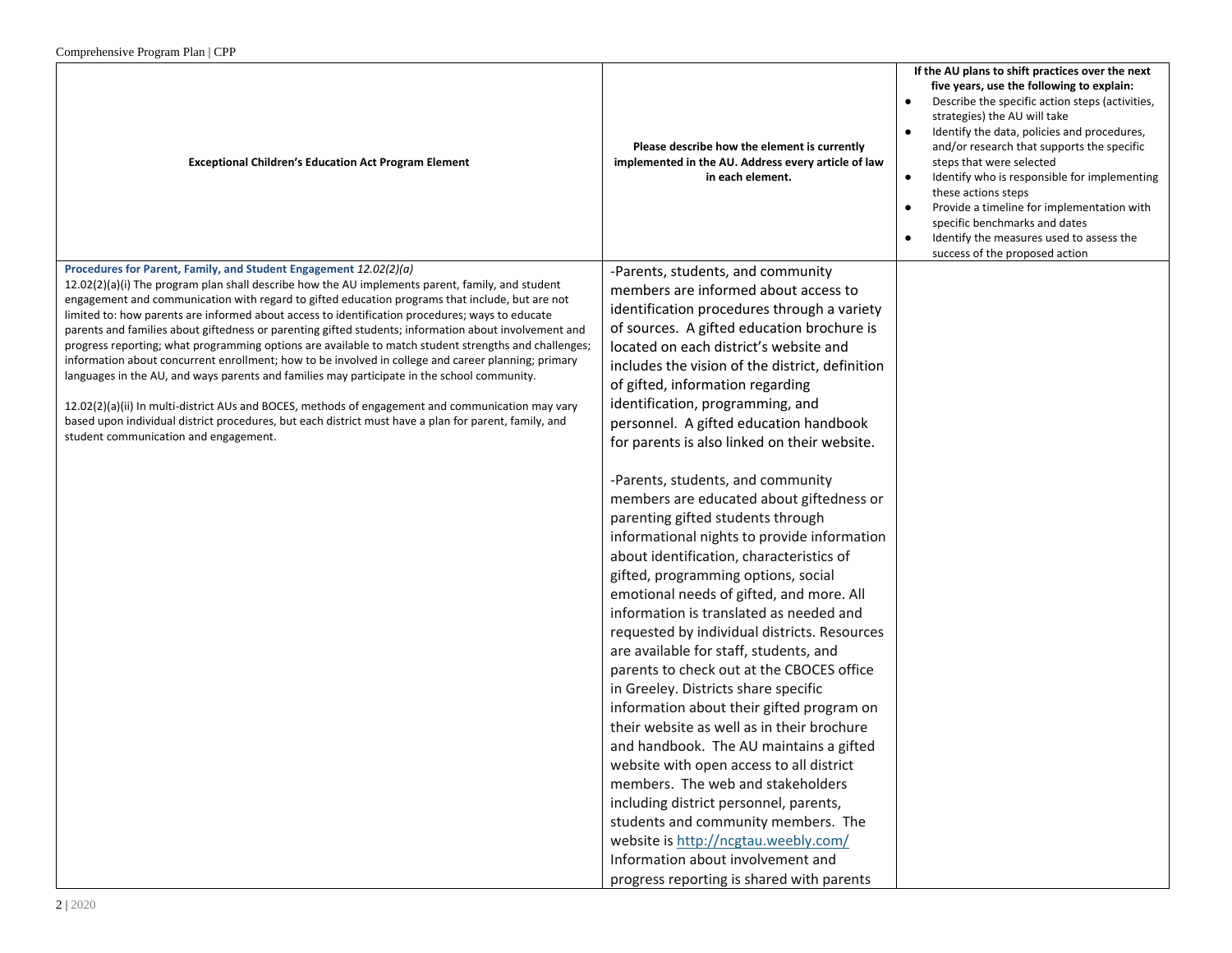| and students via the website, brochure,<br>and reviewed during the ALP conference.<br>Progress monitoring is done on an on-going<br>basis to support ALP goals, which are<br>monitored by the gifted teacher, content                                                                                                         |  |
|-------------------------------------------------------------------------------------------------------------------------------------------------------------------------------------------------------------------------------------------------------------------------------------------------------------------------------|--|
| area teacher, and gifted student.<br>-There are several parent sessions that<br>CBOCES supports regionally to educate<br>parents and families about giftedness or<br>parenting of gifted students. Speakers<br>have included Jim Delisle, Jenny Hecht, and<br>Ian Byrd, to name a few. In addition, many                      |  |
| schools have a gifted session at their back-<br>to-school night to highlight the gifted<br>programming at their school. These are<br>some of the ways that parents and families<br>may participate in the school community.<br>-Programming options are available to<br>match student strengths and                           |  |
| challenges. These options vary depending<br>on the district, but include flexible<br>grouping, cross-grade grouping, cluster<br>grouping, online courses, curriculum<br>compacting, subject-based acceleration,<br>grade-based acceleration, content<br>extension, as well as pre-assessment,<br>acceleration and monitoring, |  |
| advanced/honors courses, supplemental<br>curriculum, concurrent enrollment options,<br>and advanced placement courses.<br>-Information about concurrent enrollment<br>is shared by the principal, counselor,<br>and/or gifted teacher as an option for                                                                        |  |
| students needing more variety in course<br>selection, advanced courses, and more.<br>-Students are involved in college and career<br>planning at the high school level and work<br>on tying together their ICAP and ALP.                                                                                                      |  |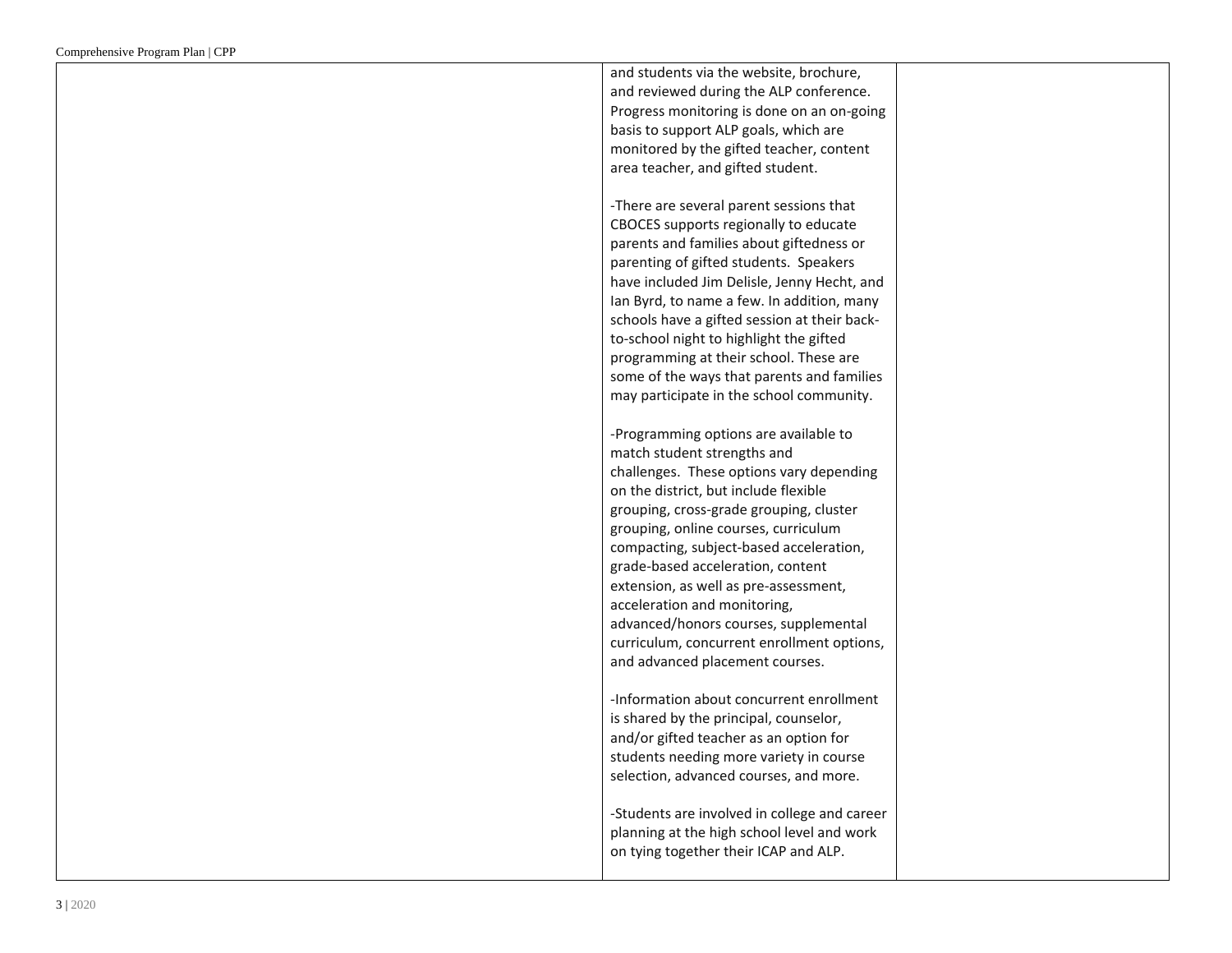|                                                                                                                                                                                                                                                                                                                                                                             | -Communication is primarily shared in both<br>English and Spanish, but can be translated<br>as needed.<br>-The variety of events targeted toward<br>gifted students are shared by the building<br>principal and/or designated GT teacher or<br>liaison. This person is also responsible for<br>knowing the process of gifted<br>identification, communicating the process                                                    |
|-----------------------------------------------------------------------------------------------------------------------------------------------------------------------------------------------------------------------------------------------------------------------------------------------------------------------------------------------------------------------------|------------------------------------------------------------------------------------------------------------------------------------------------------------------------------------------------------------------------------------------------------------------------------------------------------------------------------------------------------------------------------------------------------------------------------|
|                                                                                                                                                                                                                                                                                                                                                                             | to students, parents, and community<br>members, as well as assisting the school                                                                                                                                                                                                                                                                                                                                              |
|                                                                                                                                                                                                                                                                                                                                                                             | with matters related to compliance with                                                                                                                                                                                                                                                                                                                                                                                      |
|                                                                                                                                                                                                                                                                                                                                                                             | state law around gifted education.                                                                                                                                                                                                                                                                                                                                                                                           |
| Definition of "Gifted Student" 12.02(2)(b)<br>$12.02(2)(b)$ The program plan shall include a written definition that is the same as or substantially<br>similar to the definition of "gifted student" specified in section 12.01(16) of these Rules. This definition<br>shall serve as the basis for the implementation of all other program plan elements described below. | The AU definition is the same as the<br>definition of 'gifted student' specified in<br>section 12.01(16) of Rules.                                                                                                                                                                                                                                                                                                           |
|                                                                                                                                                                                                                                                                                                                                                                             | "Gifted and talented children" means those<br>persons between the ages of four and<br>twenty-one whose abilities, talents, and<br>potential for accomplishment are so<br>exceptional or developmentally advanced<br>that they require special provisions to meet<br>their educational programming<br>needs. Children under four who are gifted<br>may also be provided with early childhood<br>special educational services. |
|                                                                                                                                                                                                                                                                                                                                                                             | Gifted students include gifted students<br>with disabilities (i.e. twice-exceptional) and<br>students with exceptional abilities or<br>potential from all socio-economic and<br>ethnic, cultural populations. Gifted<br>students are capable of high performance,<br>exceptional production, or exceptional<br>learning behavior by virtue of any or a<br>combination of these areas of giftedness:                          |
|                                                                                                                                                                                                                                                                                                                                                                             | General or specific intellectual<br>$\bullet$<br>ability<br>Specific academic aptitude<br>Creative or productive thinking                                                                                                                                                                                                                                                                                                    |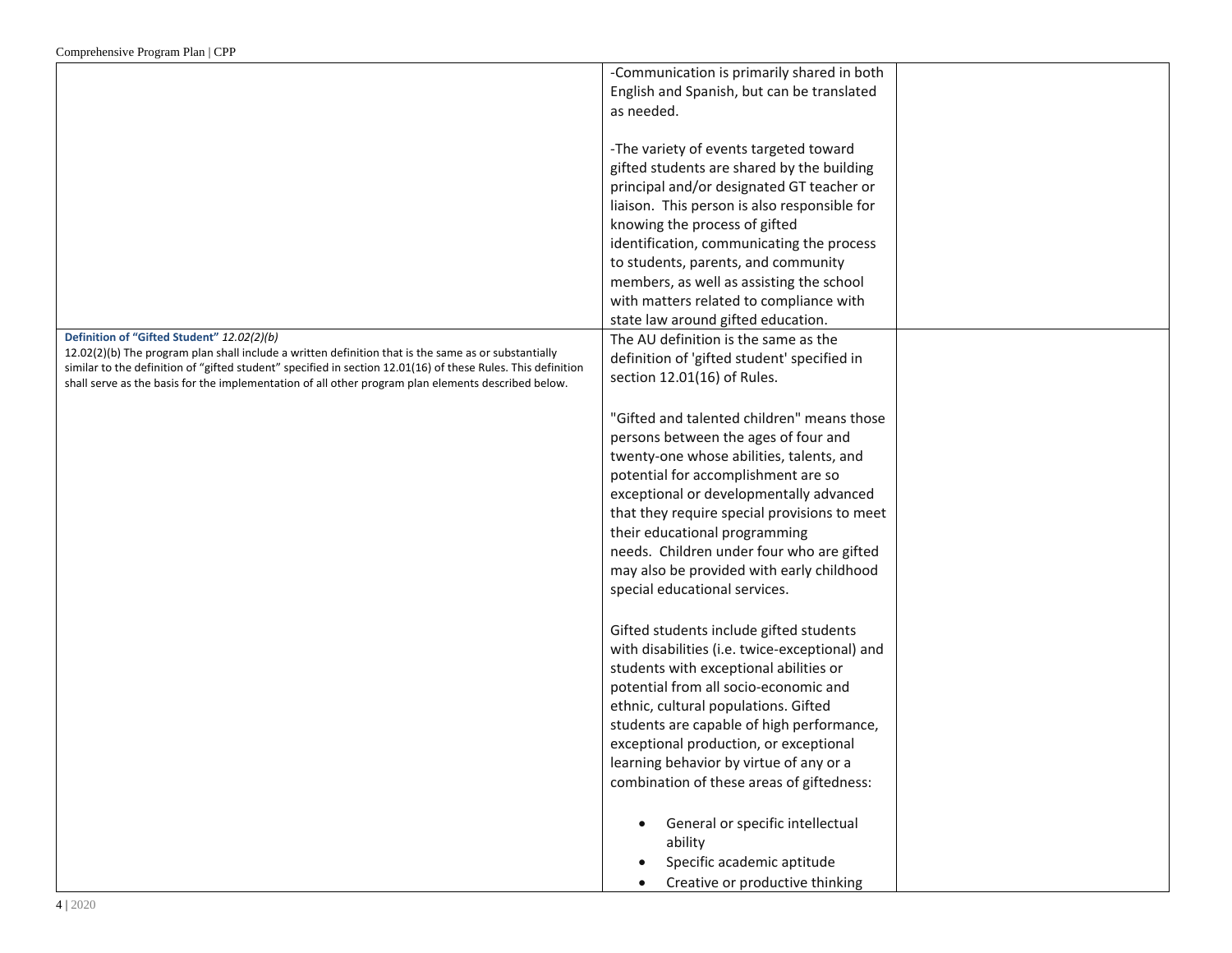|                                                                                                                                                                                                                                                                                                                                                                                                                                                                                                                                                                                                                                                                                                                                                                                                    | Leadership abilities<br>$\bullet$<br>Visual arts, performing arts,<br>musical or psychomotor abilities                                                                                                                                                                                            |  |
|----------------------------------------------------------------------------------------------------------------------------------------------------------------------------------------------------------------------------------------------------------------------------------------------------------------------------------------------------------------------------------------------------------------------------------------------------------------------------------------------------------------------------------------------------------------------------------------------------------------------------------------------------------------------------------------------------------------------------------------------------------------------------------------------------|---------------------------------------------------------------------------------------------------------------------------------------------------------------------------------------------------------------------------------------------------------------------------------------------------|--|
|                                                                                                                                                                                                                                                                                                                                                                                                                                                                                                                                                                                                                                                                                                                                                                                                    | The state definition serves as the basis for<br>the implementation of all other program<br>plan elements by guiding available<br>programming for all identified areas.                                                                                                                            |  |
| Identification Procedures 12.02(2)(c)<br>The program plan shall describe the assessment process used by the AU for identifying students who<br>meet the definition specified in section 12.01(16) and for identifying the educational needs of gifted<br>students. The assessment process shall recognize a student's exceptional abilities or potential, interests,<br>and needs in order to guide student instruction and individualized planning and programming. In<br>traditionally underrepresented student groups and visual/music/performing arts student groups or<br>talent pools, identification may require the collection of student information over time, using additional<br>data points from a response to intervention approach, or additional assessment. The AU identification | -CBOCES Gifted AU has procedures that<br>have been established using a multiple<br>criteria assessment approach. This means<br>that many sources of information are<br>reviewed over a period of time before<br>formally identifying a student as gifted in<br>one or more areas. Using the state |  |
| procedures shall include, but need not be limited to:<br>$12.02(2)(c)(i)$ A method(s) to ensure equal and equitable access for all students. The program plan shall<br>describe the efforts that the AU will make to identify gifted students from all populations, including<br>preschool (if applicable) through twelfth grade students, minority students, economically diverse<br>students, culturally diverse students, students with limited English proficiency and children with<br>disabilities;                                                                                                                                                                                                                                                                                          | guidelines, each district team reviews the<br>body of evidence and makes an<br>identification determination. A<br>determination letter is sent home and<br>placed in school files describing the review<br>team decision. For students who qualify                                                |  |
| 12.02(2)(c)(ii) Referral procedures that seek referrals from a variety of sources, and screening<br>procedures used for conducting identification assessment. Every AU is strongly encouraged to include<br>optional universal screening in identification procedures;                                                                                                                                                                                                                                                                                                                                                                                                                                                                                                                             | based on the state guidelines, a meeting<br>with all stakeholders is scheduled to write<br>the initial ALP.                                                                                                                                                                                       |  |
| $12.02(2)(c)(iii)$ A time line of no more than 30 school days after a referral to determine whether a<br>student will continue with formal identification assessment, or will receive talent pool designation;                                                                                                                                                                                                                                                                                                                                                                                                                                                                                                                                                                                     | -Students who demonstrate certain                                                                                                                                                                                                                                                                 |  |
| $12.02(2)(c)(iv)$ Implementation of assessments that align with the purpose of identifying exceptionality<br>in the categories of giftedness, and in traditionally underrepresented populations. The AU may choose<br>local assessment tools from the Department's chart of common and varied assessment tools used in<br>identification;                                                                                                                                                                                                                                                                                                                                                                                                                                                          | markers, but not enough body of evidence<br>will be placed on talent pool list. They may<br>receive gifted services and support as<br>available, but will not be formally identified                                                                                                              |  |
| $12.02(2)(c)(v)$ Collection of data for a body of evidence that includes, but is not limited to: assessment<br>results from multiple sources and multiple types of data (i.e. qualitative and quantitative data about<br>achievement, cognitive ability, performance, parent and teacher input, motivation and observations of<br>gifted characteristics/behaviors). The body of evidence contains data to identify the strength area<br>defined in the definition of gifted children and determine appropriate programming services. These<br>same categories are used in data collection and for developing the ALP;                                                                                                                                                                             | until a sufficient body of evidence is<br>established. The district team continues to<br>review additional data as available.<br>-All districts in our AU screen students to                                                                                                                      |  |
| 12.02(2)(c)(vi) A review team procedure; and that includes at least one person trained or endorsed in<br>gifted identification and programming;                                                                                                                                                                                                                                                                                                                                                                                                                                                                                                                                                                                                                                                    | ensure equal and equitable access. This is<br>done through the use of the Cognitive<br>Abilities Screener (CogAT) as a universal                                                                                                                                                                  |  |
| 12.02(2)(c)(vii) A review team procedure for determining identification or a talent pool designation from<br>a body of evidence and for developing individualized ALPs for identified students. When only cognitive<br>ability assessment data meets criteria in a body of evidence, the review team may determine that the<br>student is identified with general or specific intellectual ability. This identification meets the condition of<br>portability.                                                                                                                                                                                                                                                                                                                                     | screener given to every second grade<br>student. Standardized test scores for all<br>students are screened for evidence of<br>exceptionally high levels of performance on<br>achievement tests. These processes along                                                                             |  |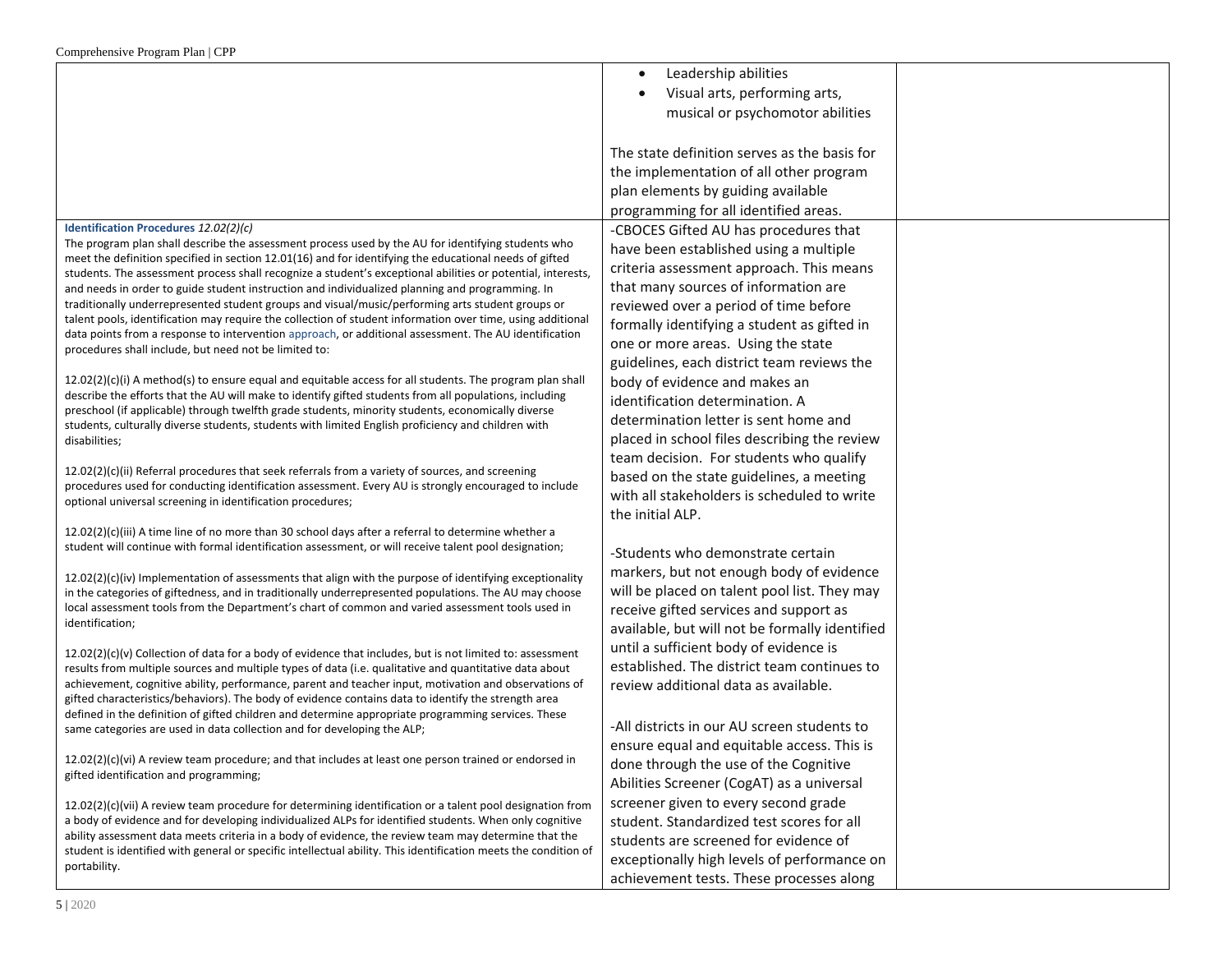| Comprehensive Program Plan   CPP                                                                              |                                               |
|---------------------------------------------------------------------------------------------------------------|-----------------------------------------------|
| $12.02(2)(c)(viii)$ A determination letter for parents and school files describing the decision of the review | with nominations yield a list of nominees     |
| team, and area(s) of giftedness if the student is found to have exceptional abilities; and                    | based on 85%-tile or above, from which GT     |
| $12.02(2)(c)(ix)$ A communication procedure by which parents are made aware of the identification             | teachers begin the GATHERING BODY OF          |
| assessment process for their student, understand the results of the determination, and engage in the          | EVIDENCE process.                             |
| development and review of the student's ALP.                                                                  |                                               |
|                                                                                                               | -All stakeholders (parents, teachers,         |
|                                                                                                               | counselors, community members and             |
|                                                                                                               | students) are invited to nominate a student   |
|                                                                                                               | they view as potentially gifted. Nomination   |
|                                                                                                               | forms are found in each district's parent     |
|                                                                                                               | and staff handbooks. Parents are contacted    |
|                                                                                                               | within 30 days after a referral to discuss a  |
|                                                                                                               | determination of formal identification,       |
|                                                                                                               | continued collection of assessment data, or   |
|                                                                                                               | talent pool designation.                      |
|                                                                                                               |                                               |
|                                                                                                               | -A student's body of evidence is reviewed     |
|                                                                                                               | by a district team that includes at least one |
|                                                                                                               | individual who is trained in ID protocols.    |
|                                                                                                               | The AU uses the state guidelines to inform    |
|                                                                                                               | the decision making process and assure        |
|                                                                                                               | portability of identified students (for each  |
|                                                                                                               | category of giftedness, 95th percentile or    |
|                                                                                                               | above on a standardized nationally normed     |
|                                                                                                               | test or observation tool, or a rating         |
|                                                                                                               | performance assessment that indicates an      |
|                                                                                                               | exceptional/distinguished rating are used     |
|                                                                                                               | as criteria for determining exceptionality).  |
|                                                                                                               |                                               |
|                                                                                                               | -Because a body of evidence is used,          |
|                                                                                                               | students are not denied services or           |
|                                                                                                               | identified on the basis of performance on     |
|                                                                                                               | any single criteria or instrument. Rather,    |
|                                                                                                               | those evaluating the data are looking         |
|                                                                                                               | for sufficient evidence of exceptional talent |
|                                                                                                               | or ability to warrant special programming     |
|                                                                                                               | or services. This review is an ongoing        |
|                                                                                                               | process, and a student is not formally        |
|                                                                                                               | identified until a sufficient body of         |
|                                                                                                               | evidence is collected. Gifted identification  |
|                                                                                                               | recognizes and delineates exceptional         |
|                                                                                                               | strengths and potential in learners so that   |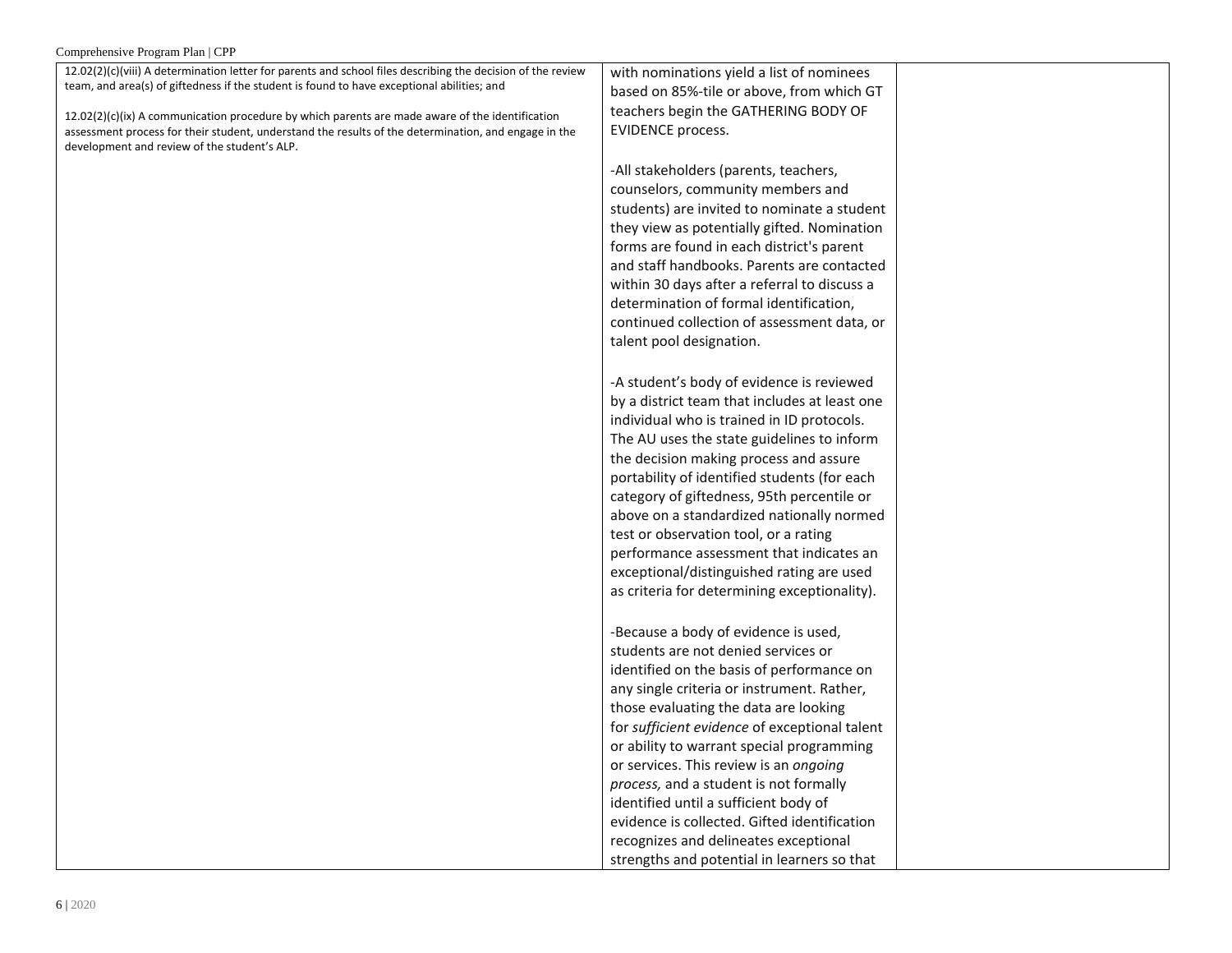|                                                                                                                                                                                                                       | appropriate instructional accommodations        |  |
|-----------------------------------------------------------------------------------------------------------------------------------------------------------------------------------------------------------------------|-------------------------------------------------|--|
|                                                                                                                                                                                                                       | and modifications can be provided.              |  |
|                                                                                                                                                                                                                       |                                                 |  |
|                                                                                                                                                                                                                       | -Collection of data for a body of evidence      |  |
|                                                                                                                                                                                                                       | (BOE) includes, but is not limited to           |  |
|                                                                                                                                                                                                                       |                                                 |  |
|                                                                                                                                                                                                                       | assessment results from multiple sources        |  |
|                                                                                                                                                                                                                       | and multiple types of data (i.e., qualitative   |  |
|                                                                                                                                                                                                                       | and quantitative data about achievement,        |  |
|                                                                                                                                                                                                                       | cognitive ability, performance, parent and      |  |
|                                                                                                                                                                                                                       | teacher input, motivation and observations      |  |
|                                                                                                                                                                                                                       | of gifted characteristics/behaviors). The       |  |
|                                                                                                                                                                                                                       | body of evidence contains data to identify      |  |
|                                                                                                                                                                                                                       | the strength area(s) according to               |  |
|                                                                                                                                                                                                                       | the definition of gifted students, and also     |  |
|                                                                                                                                                                                                                       | determines appropriate programming              |  |
|                                                                                                                                                                                                                       | services. A body of evidence may consist of     |  |
|                                                                                                                                                                                                                       | cognitive tests, creativity tests,              |  |
|                                                                                                                                                                                                                       | achievement tests, behavior observation         |  |
|                                                                                                                                                                                                                       | scales, and performance evaluations such        |  |
|                                                                                                                                                                                                                       | as a juried performance,                        |  |
|                                                                                                                                                                                                                       | contest/competitor, portfolios, or              |  |
|                                                                                                                                                                                                                       | classroom performance.                          |  |
|                                                                                                                                                                                                                       |                                                 |  |
|                                                                                                                                                                                                                       | -Districts in CBOCES AU use the Torrance        |  |
|                                                                                                                                                                                                                       | Test of Creative Thinking and the Profile of    |  |
|                                                                                                                                                                                                                       | Creative Abilities as their primary creativity  |  |
|                                                                                                                                                                                                                       | tests. In addition, districts primarily use the |  |
|                                                                                                                                                                                                                       | Gifted Evaluation Scale (GES) to assess         |  |
|                                                                                                                                                                                                                       | gifted behaviors. There are opportunities       |  |
|                                                                                                                                                                                                                       |                                                 |  |
|                                                                                                                                                                                                                       | for parents and educators to complete           |  |
| Criteria for Determining Exceptional Ability (Giftedness) or Talent Pool 12.02(2)(d)                                                                                                                                  | behavioral checklists.                          |  |
| 12.02(2)(d)(i) For each category of giftedness defined in 12.01(16), criteria for exceptional ability means:                                                                                                          | -The AU uses the state guidelines to inform     |  |
| 95 percentile or above on a standardized nationally normed test or observation tool, or a rating on a                                                                                                                 | the decision making process and assure          |  |
| performance assessment that indicates exceptionality/distinguished compared to age mates.                                                                                                                             | portability of identified students (for each    |  |
|                                                                                                                                                                                                                       | category of giftedness, 95th percentile or      |  |
| 12.02(2)(d)(ii) Not meeting criteria on a single assessment tool shall not prevent further data collection<br>or consideration for identification, if other indicators suggest exceptional potential as observed in a | above on a standardized nationally normed       |  |
| body of evidence.                                                                                                                                                                                                     | test or observation tool, or a rating           |  |
|                                                                                                                                                                                                                       | performance assessment that indicates an        |  |
| 12.02(2)(d)(iii) Criteria for screening assessments is a score range less than the 95 percentile ranking or                                                                                                           | exceptional/distinguished rating are used       |  |
| results on observation/performance assessment tools as determined by the AU to determine referrals,<br>further data collection and observation, and/or formation of student talent pools.                             | as criteria for determining exceptionality).    |  |
|                                                                                                                                                                                                                       |                                                 |  |
|                                                                                                                                                                                                                       | -Because a body of evidence is used,            |  |
|                                                                                                                                                                                                                       | students are not denied services or             |  |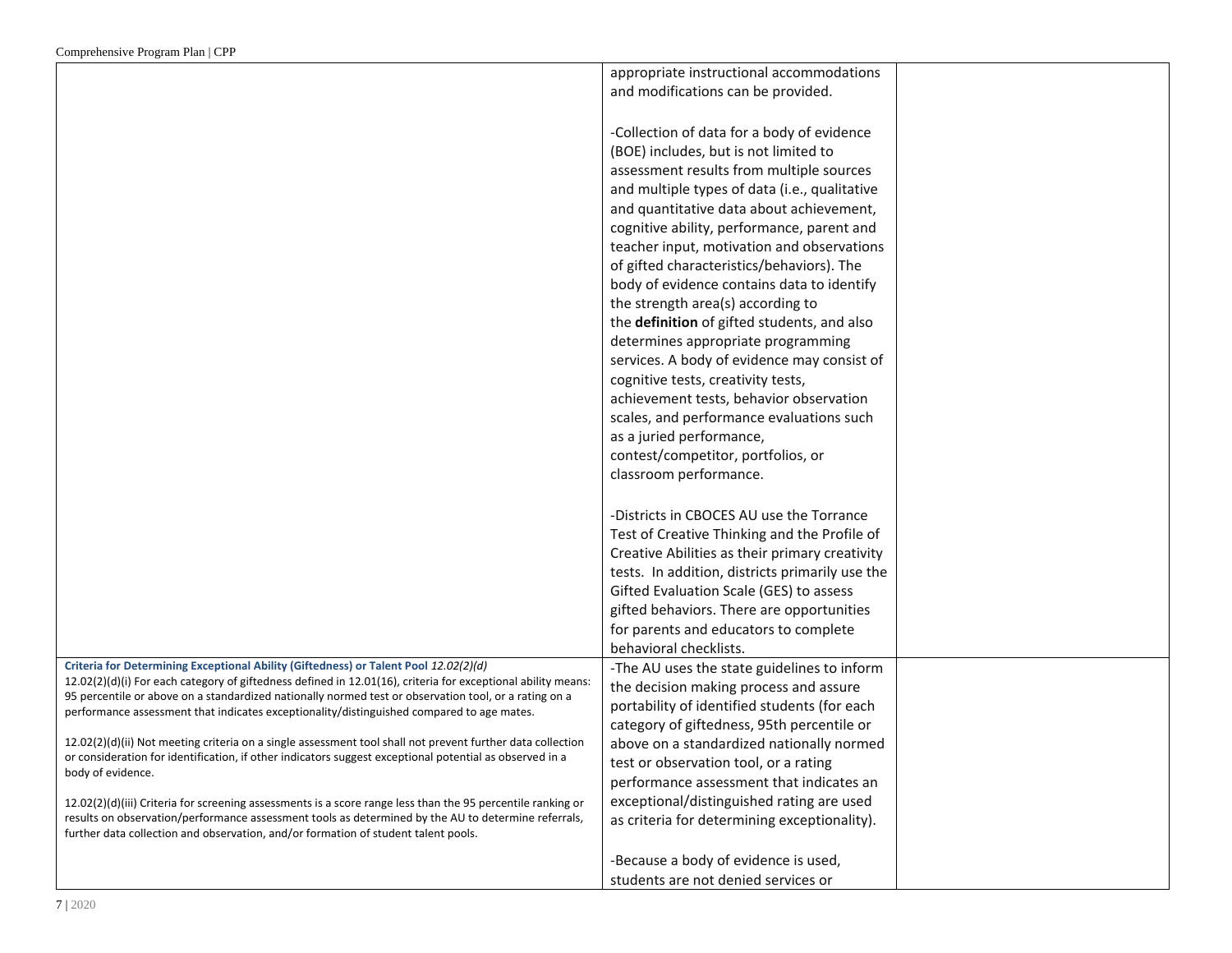|                                                                                                                                                                                                                                                                                                                                                                                                                                                                                                                                                                                                                                                                                                                                                                                                                                                                                                                                                                                                                                                                | identified on the basis of performance on<br>any single criteria or instrument. Rather,<br>those evaluating the data are looking<br>for sufficient evidence of exceptional talent<br>or ability to warrant special programming<br>or services. This review is an ongoing<br>process, and a student is not formally<br>identified until a sufficient body of<br>evidence is collected. Gifted identification<br>recognizes and delineates exceptional<br>strengths and potential in learners so that<br>appropriate instructional accommodations<br>and modifications can be provided<br>-Students who demonstrate certain<br>markers, but not enough body of evidence<br>will be placed on talent pool list. These |  |
|----------------------------------------------------------------------------------------------------------------------------------------------------------------------------------------------------------------------------------------------------------------------------------------------------------------------------------------------------------------------------------------------------------------------------------------------------------------------------------------------------------------------------------------------------------------------------------------------------------------------------------------------------------------------------------------------------------------------------------------------------------------------------------------------------------------------------------------------------------------------------------------------------------------------------------------------------------------------------------------------------------------------------------------------------------------|--------------------------------------------------------------------------------------------------------------------------------------------------------------------------------------------------------------------------------------------------------------------------------------------------------------------------------------------------------------------------------------------------------------------------------------------------------------------------------------------------------------------------------------------------------------------------------------------------------------------------------------------------------------------------------------------------------------------|--|
|                                                                                                                                                                                                                                                                                                                                                                                                                                                                                                                                                                                                                                                                                                                                                                                                                                                                                                                                                                                                                                                                | students may not have scored in the 95 <sup>th</sup><br>percentile or higher; however, they may<br>receive gifted services and support as<br>available but will not be formally identified<br>until a sufficient body of evidence is<br>established. The district team continues to<br>review additional data as available.                                                                                                                                                                                                                                                                                                                                                                                        |  |
| Identification Portability 12.02(2)(e)<br>Identification portability shall be based upon AU implementation of statewide identification procedures<br>required in Section 12.02(2)(c) and use of criteria set for exceptionality in Section 12.02(2)(d) and<br>determination of a student's identification in one or more of the categories of giftedness as described in<br>the state definition of gifted children in Section 12.01(16). Administrative units shall implement<br>procedures for statewide portability of identification that include, but may not be limited to:<br>12.02(2)(e)(i) A requirement that the sending school/district transfer the body of evidence for<br>identification and the ALP with student records when the student moves from one district to another:<br>12.02(2)(e)(ii) Review of the transferred student's ALP within 45 school days of start date to determine<br>programming options and services that serve the identified area(s) according to the district and<br>community resources of the receiving district; | -All Districts in the CBOCES AU use state<br>rules for identifying students to ensure<br>portability. Students who transfer to any of<br>our districts with an identification that<br>meets state guidelines are immediately<br>added to our GT rosters and parents are<br>notified via email, letter, or phone call. A<br>new ALP is created with appropriate<br>programming options.<br>-When the body of evidence is incomplete,                                                                                                                                                                                                                                                                                |  |
| $12.02(2)(e)(iii)$ If the receiving district finds the body of evidence to be incomplete, the receiving district<br>shall consult with, as practical, the former district, parents, and student and re-evaluate the<br>identification determination; and.<br>$12.02(2)(e)(iv)$ Communication to parents within 60 school days of start date about how the new district<br>will meet the needs outlined in the student's ALP                                                                                                                                                                                                                                                                                                                                                                                                                                                                                                                                                                                                                                    | the GT liaison/teacher/coordinator gathers<br>additional data towards meeting state<br>guidelines for identification. Previous<br>schools and districts might be contacted to                                                                                                                                                                                                                                                                                                                                                                                                                                                                                                                                      |  |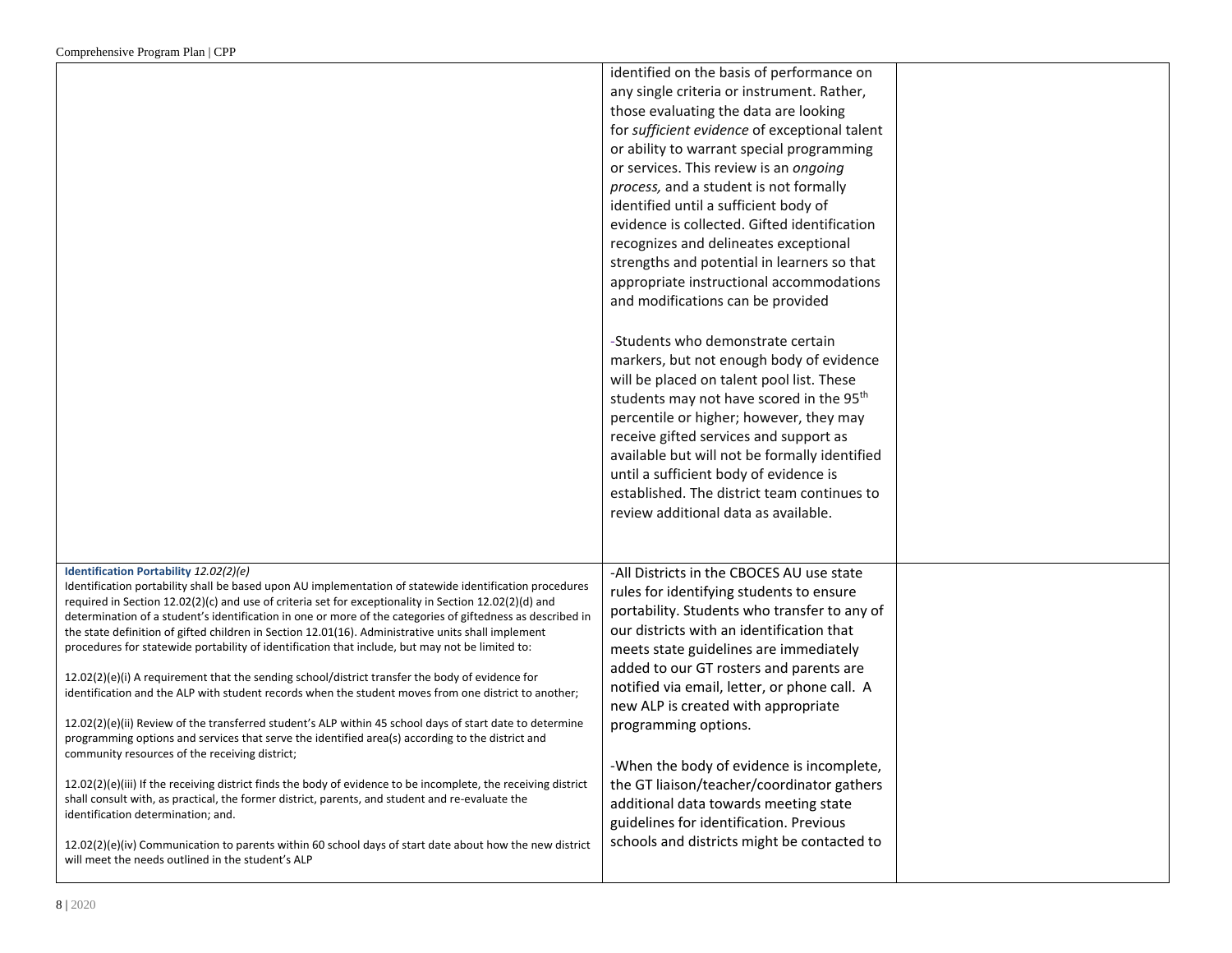|                                                                                                                                                                                                                   | determine if eligible data was used that                                                                                                                                                                                                                                                                                                                                                                                              |  |
|-------------------------------------------------------------------------------------------------------------------------------------------------------------------------------------------------------------------|---------------------------------------------------------------------------------------------------------------------------------------------------------------------------------------------------------------------------------------------------------------------------------------------------------------------------------------------------------------------------------------------------------------------------------------|--|
|                                                                                                                                                                                                                   | was not recorded on the ALP.                                                                                                                                                                                                                                                                                                                                                                                                          |  |
|                                                                                                                                                                                                                   | -For students leaving a district and for<br>portability purposes, each school in the AU<br>is responsible for transferring the body of<br>evidence, usually via mail to the new<br>school, in the student's file. School<br>personnel will contact the school for<br>questions about the contents in the body of<br>evidence of if more information is needed<br>for incoming students or students<br>transferring to another school. |  |
|                                                                                                                                                                                                                   | -The receiving school has 45 days from                                                                                                                                                                                                                                                                                                                                                                                                |  |
|                                                                                                                                                                                                                   | enrollment to review the ALP and                                                                                                                                                                                                                                                                                                                                                                                                      |  |
|                                                                                                                                                                                                                   | determine programming options and 60                                                                                                                                                                                                                                                                                                                                                                                                  |  |
|                                                                                                                                                                                                                   | days to make contact with the parents.                                                                                                                                                                                                                                                                                                                                                                                                |  |
| Advanced Learning Plan Content 12.02(2)(f)                                                                                                                                                                        | -The ALP templates/systems used in our AU                                                                                                                                                                                                                                                                                                                                                                                             |  |
| The AU shall develop an ALP for every gifted student according to the student's determined area(s) of<br>giftedness, interests, and instructional and affective needs. The ALP shall be considered in educational | are standards-based and those creating                                                                                                                                                                                                                                                                                                                                                                                                |  |
| planning toward post-secondary readiness outcomes and decision-making concerning subsequent                                                                                                                       | and managing the ALPs have been trained                                                                                                                                                                                                                                                                                                                                                                                               |  |
| programming for that student and be used in the articulation/transition process, preschool (if                                                                                                                    | accordingly. For those districts not using                                                                                                                                                                                                                                                                                                                                                                                            |  |
| applicable) through grade 12. At the high school level ALPs may blend with the student's individualized                                                                                                           | Alpine, Naviance, or Infinite Campus, a                                                                                                                                                                                                                                                                                                                                                                                               |  |
| career and academic plan (ICAP) if all content of the ALP are inclusive in the ICAP which includes                                                                                                                | template with all state requirements of the                                                                                                                                                                                                                                                                                                                                                                                           |  |
| achievement and affective goals. The ALP content shall include, but not be limited to:                                                                                                                            | ALP is provided and can be accessed by                                                                                                                                                                                                                                                                                                                                                                                                |  |
| 12.02(2)(f)(i) A student profile described in a body of evidence. This profile shall be subject to the AU's                                                                                                       | district gifted personnel. Each ALP includes                                                                                                                                                                                                                                                                                                                                                                                          |  |
| student records confidentiality guidelines. The local AU determines periodic updates of the student                                                                                                               | both profile information and a working                                                                                                                                                                                                                                                                                                                                                                                                |  |
| profile, especially in terms of interests, and/or demonstration of previously unidentified strengths;                                                                                                             | section with a current standards-based                                                                                                                                                                                                                                                                                                                                                                                                |  |
| 12.02(2)(f)(ii) A working-document section of the ALP. This portion of the ALP records annual                                                                                                                     | academic/talent goal and affective goal.                                                                                                                                                                                                                                                                                                                                                                                              |  |
| measurable, attainable achievement and affective goals and progress. Achievement goals are standards-                                                                                                             |                                                                                                                                                                                                                                                                                                                                                                                                                                       |  |
| based statements in strength area(s). Additional achievement goals may be needed to address                                                                                                                       | -Advanced Learning Plans (ALPs) are                                                                                                                                                                                                                                                                                                                                                                                                   |  |
| documented achievement gaps or career interest. Affective goals reflect development of personal,                                                                                                                  | created for every gifted student according                                                                                                                                                                                                                                                                                                                                                                                            |  |
| social, communication, leadership, and/or cultural competency;                                                                                                                                                    | to that student's strength area/s, interests,                                                                                                                                                                                                                                                                                                                                                                                         |  |
| 12.02(2)(f)(iii) Description or delineation of supplemental curriculum, activities, specific programs or                                                                                                          | and instructional and affective needs. Each                                                                                                                                                                                                                                                                                                                                                                                           |  |
| coursework, specific strategies, and/or extended or expanded learning opportunities available in the AU                                                                                                           | advanced learning plan consists of at least                                                                                                                                                                                                                                                                                                                                                                                           |  |
| that match a student's strength area(s) and support the goals;                                                                                                                                                    | one standards-based goal for each                                                                                                                                                                                                                                                                                                                                                                                                     |  |
| $12.02(2)(f)(iv)$ Progress reports that align with the AU's or member district's schedule for parent-                                                                                                             | identified area of giftedness, an affective                                                                                                                                                                                                                                                                                                                                                                                           |  |
| reporting and/or conferences about student progress. Adjustments to goals and programming options                                                                                                                 | goal, student profile section including                                                                                                                                                                                                                                                                                                                                                                                               |  |
| may occur during any progress reporting period;                                                                                                                                                                   | identification testing results, interests,                                                                                                                                                                                                                                                                                                                                                                                            |  |
| 12.02(2)(f)(v) Personnel involved in ALP development, and in progress report meetings or conferences,                                                                                                             | accommodations, and service                                                                                                                                                                                                                                                                                                                                                                                                           |  |
| including, but not limited to classroom teacher(s), student, parents, gifted education staff or staff with                                                                                                        | structures. For secondary students, most                                                                                                                                                                                                                                                                                                                                                                                              |  |
| training in gifted education identification and programming, and support staff as appropriate.                                                                                                                    | districts in the AU blend the ALP and the                                                                                                                                                                                                                                                                                                                                                                                             |  |
|                                                                                                                                                                                                                   | ICAP and include gifted achievement and                                                                                                                                                                                                                                                                                                                                                                                               |  |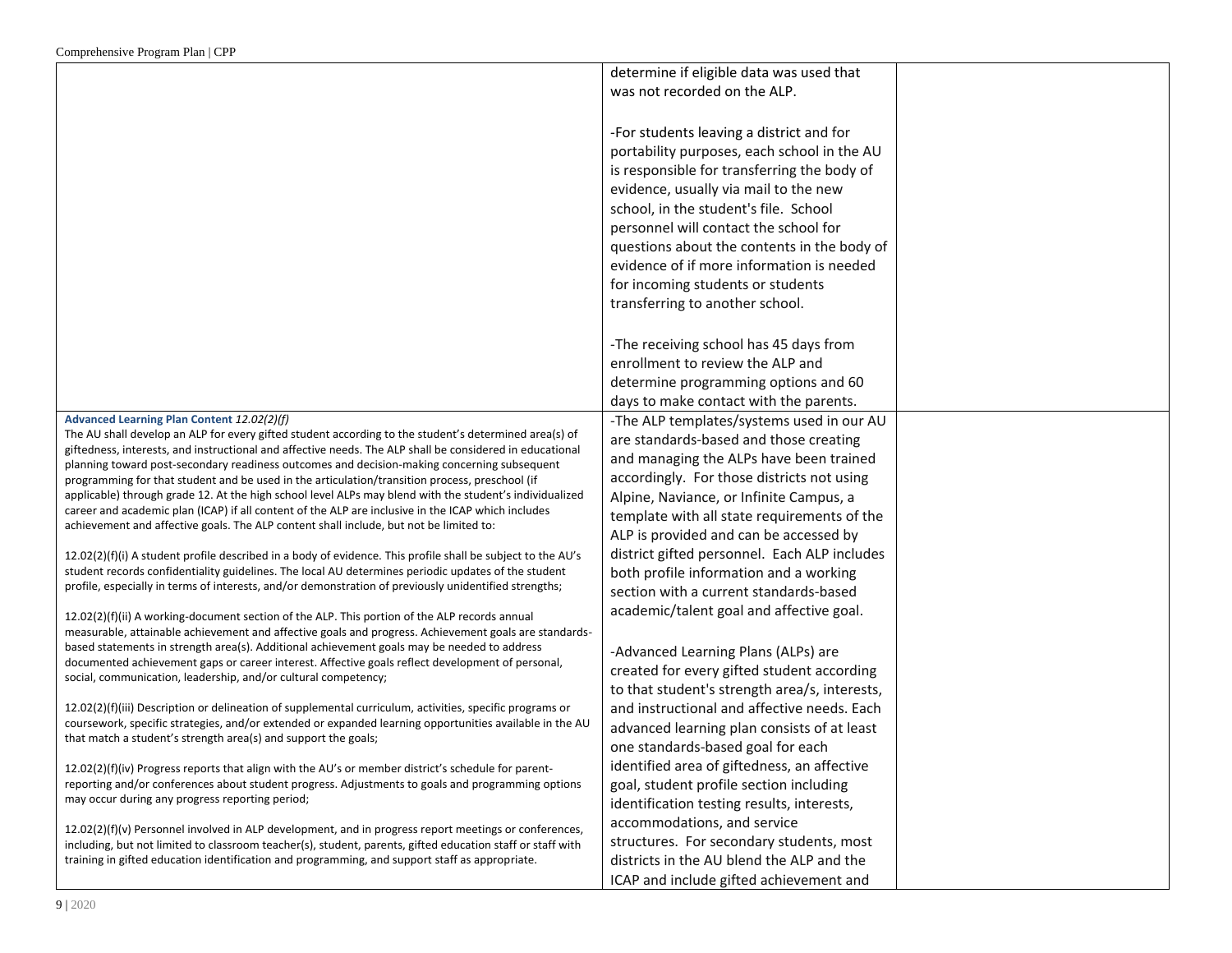| affective goals in planning for post-          |  |
|------------------------------------------------|--|
| secondary readiness.                           |  |
|                                                |  |
| -Each ALP is reviewed/re-written/updated       |  |
| within the first trimester of school for       |  |
| returning GT students to accommodate for       |  |
| goal attainment, the changing needs and        |  |
| interests of students, changing schedules,     |  |
| and programming available at each              |  |
| building. Goals are written to include         |  |
|                                                |  |
| supplemental and/or intensive                  |  |
| programming, opportunities for extensions      |  |
| and expanded opportunities, and                |  |
| differentiated instruction. Parents are        |  |
| notified via email invitation or letter sent   |  |
| home about the ALP review or creation.         |  |
| During this review, the student profile may    |  |
| be updated if needed. The gifted student,      |  |
| teacher/s, parent/s work collaboratively       |  |
| and are actively involved in creating the      |  |
| ALP academic/talent goals that are SMART-      |  |
| specific, measurable, attainable, relevant,    |  |
| and timely. The SMART goals are written        |  |
| so they align with tiered classroom            |  |
| instruction. (in section below) The teacher    |  |
| in the content area, GT staff, parent/s, and   |  |
| the student also participate in creation       |  |
| of an affective goal that reflects             |  |
| development of personal, social,               |  |
| communication, leadership, and/or cultural     |  |
| competency.                                    |  |
|                                                |  |
| -Progress reporting is done during             |  |
| conferences as well as throughout the          |  |
|                                                |  |
| school year. This involves the gifted          |  |
| student, teacher/s, parent/s, and gifted       |  |
| coordinator. As stated below, classroom        |  |
| teachers not only support the goals, but       |  |
| also progress monitor students                 |  |
| toward achieving their goals. Progress         |  |
| reports align with the district's schedule for |  |
| parent reporting and/or conferences.           |  |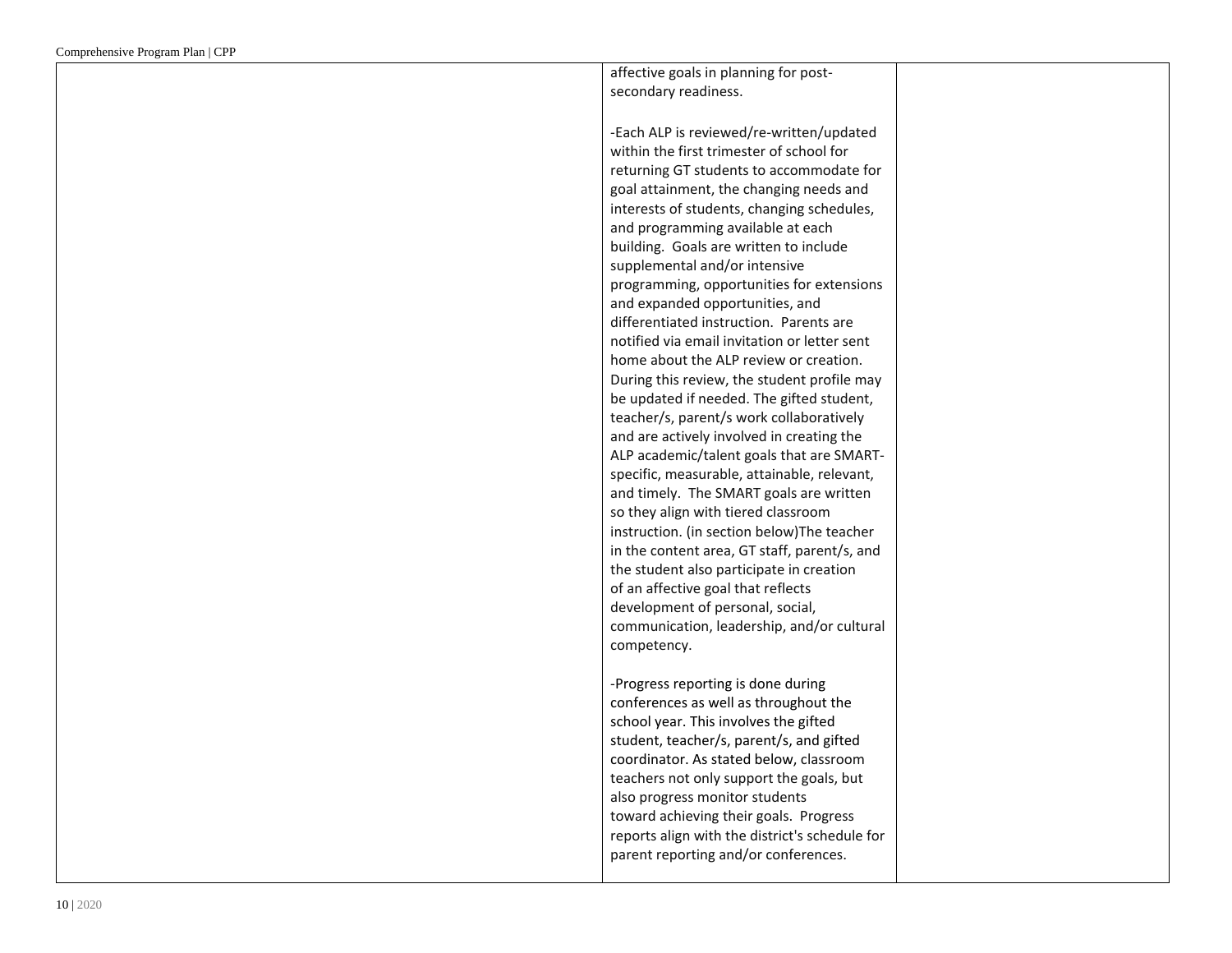#### Comprehensive Program Plan | CPP

#### **ALP Procedures and Responsibilities** 12.02(2)(g)

12.02(2)(g)(ii) Personnel assigned with the responsibility for development and monitoring. At minimum the student's parents and classroom teachers should be familiar with and support ALP goals, and/or write ALP measurable goals according to local procedures. Gifted education resource personnel may assist in the writing of goals, but may not be the sole custodian of the ALP. Goals are written and aligned with classroom tiered instruction and expanded learning opportunities for supplemental or intensive programming;

12.02(2)(g)(iii) A method to develop student awareness and active participation in the ALP process;

 $12.02(2)(g)(iv)$  A process for management of ALPs within the cumulative file system including a procedure for transferring ALPs between grade levels, school levels, and districts. It is highly encouraged that ALPs are written by those working with the gifted student and that the ALP is an ongoing plan for coursework, tiered instruction, and increasing performance in the student's area of strength. ALP goals should be written or reviewed for current relevancy to teachers and students at the beginning of the school year;

 $12.02(2)(g)(v)$  An ALP progress reporting timeline. The review of progress integrates with ongoing conference or reporting periods of the district. It is highly encouraged that ALPs be student-led at the secondary level; and

12.02(2)(g)(vi) A system to show evidence of parent engagement and input in ALP development and in the review of progress. Evidence may include, but is not limited to: signature, electronic signature or checkbox of involvement, checklist, or other assurance supporting the student's growth. If after 3 documented attempts to contact the parents for signature, no parental signature is obtained, school personnel shall continue with ALP implementation and continue to engage parents in the process.

-An ALP is created for every gifted student according to their student's strength area/s, interests, and instructional and affective needs. Each advanced learning plan consists of at least one standardsbased goal for each identified area of giftedness, an affective goal, interests, accommodations, and service structures. ALPs are reviewed and updated within the first trimester of school for returning GT students.

-The gifted student, teacher/s, parent/s are actively involved in creating the ALP goals that are SMART- specific, measurable, attainable, relevant, and timely. The SMART goals are written so they align with tiered classroom instruction and supplementation or intensive programming.

-The teacher in the content area, parent/s, and the student participate in creation of affective goals that reflect development of personal, social, communication, leadership, and/or cultural competency and standards-aligned achievement goals with support of the parent/s and GT staff. In addition, the teacher in the content area and the student work collaboratively to design academic goal/s with support of the parent/s.

-Classroom teachers not only support the goals, but also progress monitor students toward achieving their goals. Progress reports align with the district's schedule for parent reporting and/or conferences. Most districts in the AU blend the ALP into the ICAP and include gifted achievement and affective goals. There is evidence of parent engagement noted by their signature on the ALP. Progress monitoring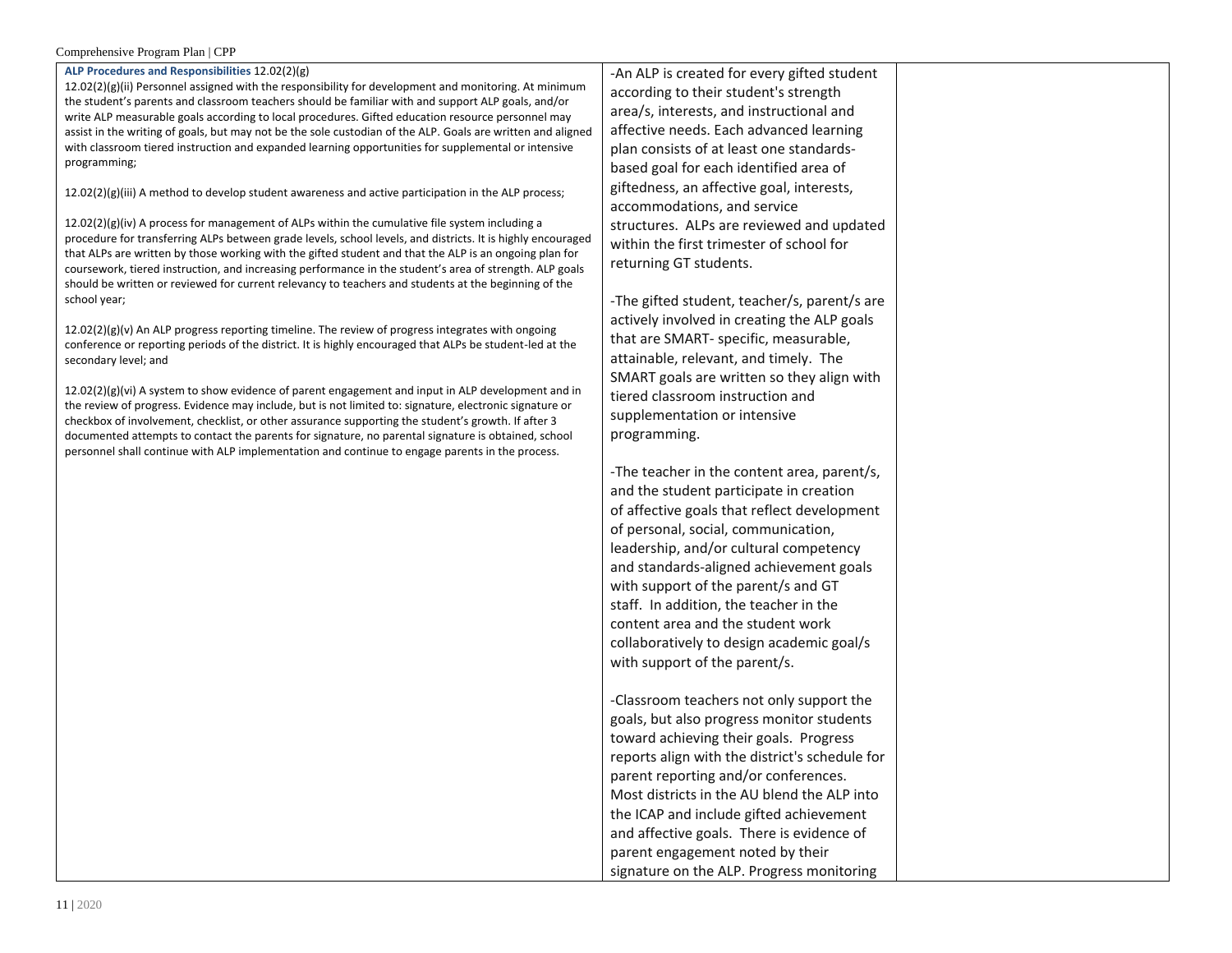|                                                                                                                                                                                                      | is done year around and reporting results      |  |
|------------------------------------------------------------------------------------------------------------------------------------------------------------------------------------------------------|------------------------------------------------|--|
|                                                                                                                                                                                                      | aligns with the district's schedule for parent |  |
|                                                                                                                                                                                                      | reporting and/or conferences.                  |  |
|                                                                                                                                                                                                      |                                                |  |
|                                                                                                                                                                                                      | -Classroom/content teacher/s, parent/s,        |  |
|                                                                                                                                                                                                      | and gifted staff not only create and support   |  |
|                                                                                                                                                                                                      | the goals, but also progress monitor           |  |
|                                                                                                                                                                                                      | students toward achieving their goals.         |  |
|                                                                                                                                                                                                      |                                                |  |
|                                                                                                                                                                                                      | Students are active participants in the        |  |
|                                                                                                                                                                                                      | creation, implementation, and monitoring       |  |
|                                                                                                                                                                                                      | of their own goals as age appropriate.         |  |
|                                                                                                                                                                                                      |                                                |  |
|                                                                                                                                                                                                      | -Plans are written and typically stored in     |  |
|                                                                                                                                                                                                      | Alpine Achievement or Infinite Campus,         |  |
|                                                                                                                                                                                                      | depending on the district. They are part of    |  |
|                                                                                                                                                                                                      | the student's cumulative education record.     |  |
|                                                                                                                                                                                                      | Copies are available to school personnel       |  |
|                                                                                                                                                                                                      | and copies of the ALP are also sent home to    |  |
|                                                                                                                                                                                                      | parents. Procedures are in place in each       |  |
|                                                                                                                                                                                                      | district for transitioning documents           |  |
|                                                                                                                                                                                                      | between grade levels, building levels and      |  |
|                                                                                                                                                                                                      | via portability should the student move.       |  |
|                                                                                                                                                                                                      |                                                |  |
| Programming 12.02(2)(h)                                                                                                                                                                              | -Programming options are available to          |  |
| 12.02(2)(h)(i) The program plan shall describe the programming components, options, and strategies                                                                                                   | match student strengths and                    |  |
| that will be implemented by the AU and schools to appropriately address the educational needs of                                                                                                     | challenges. These options vary depending       |  |
| gifted students. Programming shall match the academic strengths and interests of the gifted student.                                                                                                 | on the district and/or school, but include     |  |
| Other educational or affective needs shall be addressed according to the individual student's profile.<br>Programming components, options, and strategies shall include, but need not be limited to: |                                                |  |
|                                                                                                                                                                                                      | flexible grouping, differentiation, depth and  |  |
| 12.02(2)(h)(i)(A) Alignment of the gifted student's assessment data and ALP goals to programming                                                                                                     | complexity, cross-grade grouping, cluster      |  |
| options in the areas of giftedness;                                                                                                                                                                  | grouping, online courses, curriculum           |  |
|                                                                                                                                                                                                      | compacting, subject-based acceleration,        |  |
| 12.02(2)(h)(i)(B) Structures or type of delivery by which gifted students are served at the different                                                                                                | grade-based acceleration, content              |  |
| school levels (e.g., the general classroom, resource location, small instructional group, and/or pullout for<br>direct and extended instruction aligned to strength area);                           | extension, as well as pre-assessment,          |  |
| 12.02(2)(h)(i)(C) Support in differentiated instruction and methods (e.g., acceleration, cluster grouping                                                                                            | acceleration and monitoring,                   |  |
| and higher order thinking skills);                                                                                                                                                                   | advanced/honors courses, supplemental          |  |
|                                                                                                                                                                                                      | curriculum, concurrent enrollment options,     |  |
| 12.02(2)(h)(i)(D) Affective and guidance support systems (e.g., social skills training, early college and                                                                                            | and advanced placement courses.                |  |
| career planning);                                                                                                                                                                                    |                                                |  |
| $12.02(2)(h)(i)(E)$ Diverse content options provided for gifted students in their areas of strength (e.g.,                                                                                           | -The programming components, options           |  |
| mentorship, Socratic seminars, advanced math, honors courses);                                                                                                                                       |                                                |  |
|                                                                                                                                                                                                      | and strategies address the educational         |  |
| 12.02(2)(h)(i)(F) The means by which articulation for preschool (if applicable) through grade 12 is                                                                                                  | needs of gifted students and are matched       |  |
| planned and implemented;                                                                                                                                                                             | with the gifted student's area of              |  |
|                                                                                                                                                                                                      | identification and interests as indicated in   |  |
| 12.02(2)(h)(i)(G) Pre-collegiate and/or pre-advanced placement support;                                                                                                                              |                                                |  |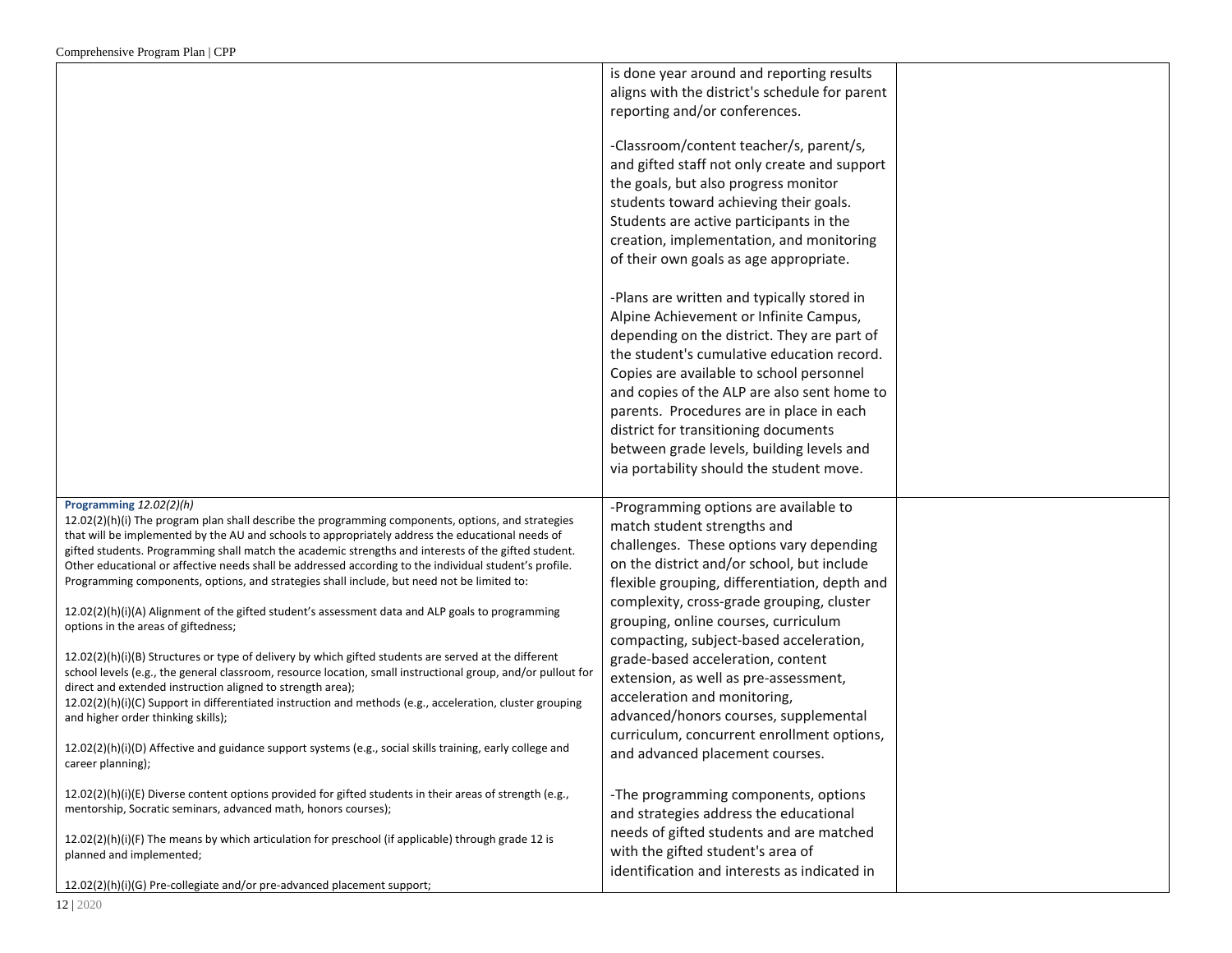12.02(2)(h)(i)(H) ALP development and reviews conducted through the collaborative efforts of the teacher(s), other school personnel (as needed), parents and the student (as appropriate);

12.02(2)(h)(i)(I) Post-secondary options available to gifted students.

12.02(2)(h)(i)(J) Concurrent enrollment opportunities, if indicated by a gifted child's ALP or ICAP. To be considered in an ALP, the AU shall consider the student's need for appropriate concurrent enrollment, available options, funding, and requirement for administrative approval.

12.02(2)(h)(ii) Students identified with exceptional ability require provisions to develop the areas of strength over time. When underachievement and/or motivational issues are observed behaviors in a gifted student, the ALP team, child study team, or review team shall problem solve in collaboration with the family, the student, and appropriate staff.

the ALP. The diversity of the content options as well as pre-collegiate and/or pre-AP support and courses vary by district/school. Since the 10 districts in the GTAU are rural districts, it is important that post-secondary and concurrent enrollment options continue to exist and be promoted. Online courses are a popular option, but it is not uncommon for gifted students to drive an hour or more away to attend classes at AIMS Community College, Front Range Community College, University of Northern Colorado, Morgan Community College, or Colorado State University.

-The structure of programming and delivery varies depending on the level of school. Most common at the elementary level are classrooms with flexible grouping and cluster grouping whereas at the middle and high school level it is more common to see classrooms with cross-grade grouping, advanced and AP courses, as well as online courses.

-Additional programming is offered as enrichment for both identified gifted students and those students in the talent pool. Some of these enrichment opportunities include Destination Imagination, Shark Tank presentations to an authentic audience, an annual AU collaborative science discovery day, Camp Invention, Robotics, and Morgan-Washington Bi-County Science and Engineering Fair, to name a few. Students attend a variety of field trips that include, but are not limited to, the Colorado Symphony, Denver Museum of Art and Science, Winter Park Music Festival, Colorado State Science and Engineering Fair, and more.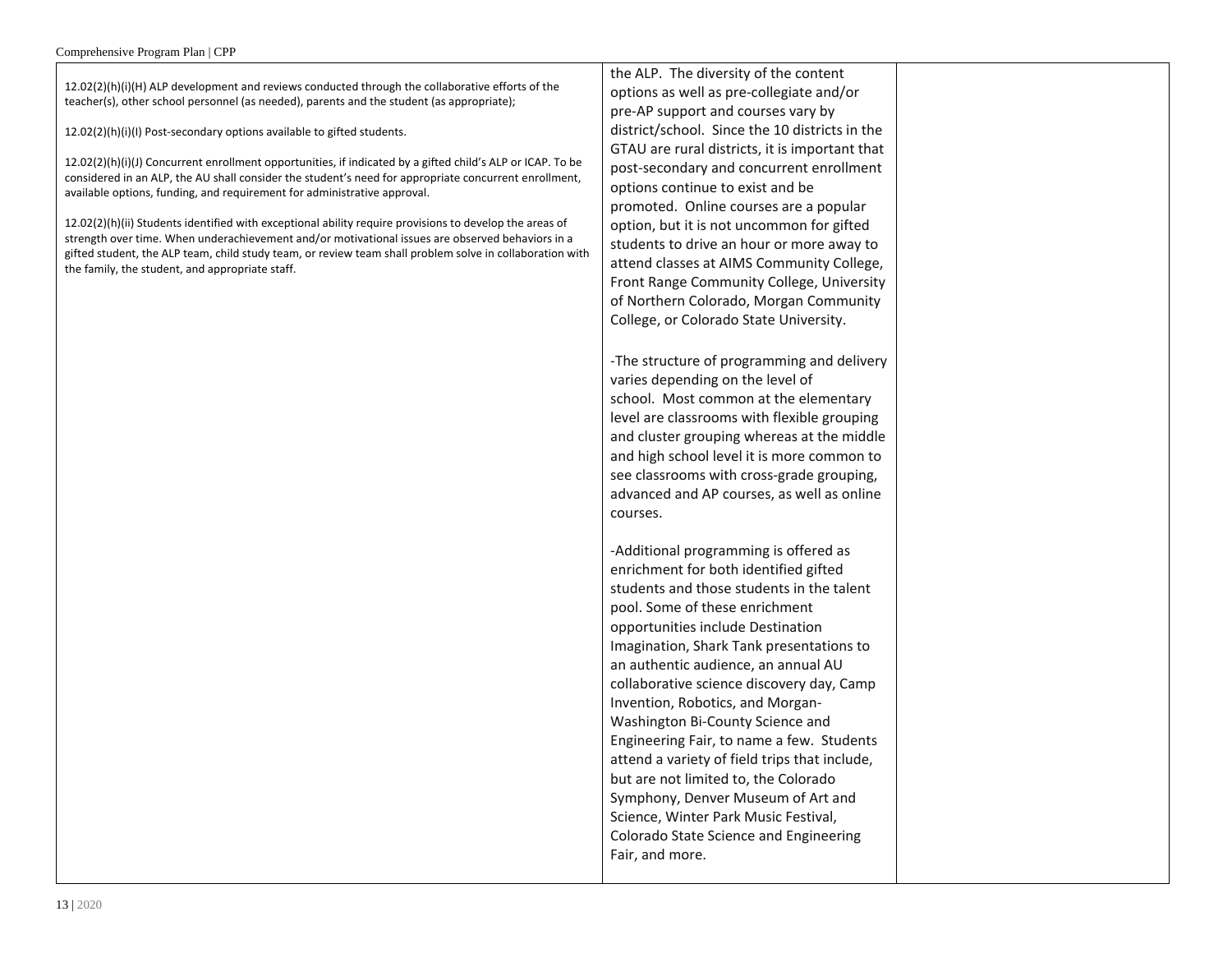|                                                                                                     | -The gifted coordinator at the AU offers      |  |
|-----------------------------------------------------------------------------------------------------|-----------------------------------------------|--|
|                                                                                                     | courses during June at the JET (June          |  |
|                                                                                                     | Educator Trainings) that are solely focused   |  |
|                                                                                                     | on differentiation, depth and complexity,     |  |
|                                                                                                     | and tiered instruction to enhance             |  |
|                                                                                                     | classroom teacher's programming skills.       |  |
|                                                                                                     |                                               |  |
|                                                                                                     | -Affective and guidance support is            |  |
|                                                                                                     | facilitated by small groups (ie: lunch bunch  |  |
|                                                                                                     | for gifted students) by the gifted teacher    |  |
|                                                                                                     | and/or school counselor. Social-emotional     |  |
|                                                                                                     | professional development opportunities        |  |
|                                                                                                     | are also available for parents, teachers, and |  |
|                                                                                                     | students (SENG Training, Ian Byrd and Jim     |  |
|                                                                                                     | Delisle educator trainings and parent         |  |
|                                                                                                     | nights). These opportunities are shared at    |  |
|                                                                                                     | the AU's monthly gifted meeting and then      |  |
|                                                                                                     | these opportunities are taken back to         |  |
|                                                                                                     | districts and shared accordingly. Interest    |  |
|                                                                                                     | inventories are given to students to gather   |  |
|                                                                                                     | information for the ALP.                      |  |
|                                                                                                     |                                               |  |
|                                                                                                     | -Programming is articulated across grade      |  |
|                                                                                                     | levels at the beginning of the year when      |  |
|                                                                                                     | the GT coordinator/teacher shares             |  |
|                                                                                                     | programming that is in place for identified   |  |
|                                                                                                     | students. Programming varies depending        |  |
|                                                                                                     | on the district and the identified gifted     |  |
|                                                                                                     | students.                                     |  |
|                                                                                                     |                                               |  |
|                                                                                                     | -When a gifted student is underachieving,     |  |
|                                                                                                     | the problem solving team (MTSS) at each       |  |
|                                                                                                     | school meets to identify root causes and      |  |
|                                                                                                     | offer suggestions on how to engage the        |  |
|                                                                                                     | underachieving student.                       |  |
|                                                                                                     |                                               |  |
| <b>Evaluation and Accountability Procedures 12.02(2)(i)</b>                                         | -Gifted student achievement and growth        |  |
| The comprehensive program plan shall describe the AU's procedures for evaluation and accountability | data are disaggregated for reporting and      |  |
| including, but not limited to:                                                                      | sharing within our AU.                        |  |
| 12.02(2)(i)(i) Unified improvement plan addendum methods by which gifted student performance is     |                                               |  |
| monitored and measured for continual learning progress and how such methods align with the state    | -Gifted student performance is                |  |
| accreditation process (e.g., annual UIP gifted education addendum, multi-district/BOCES summary,    | monitored and measured annually. The          |  |
| intervention progress monitoring data sources, ALP goals, and performance, district, and/or state   | most common student performance data          |  |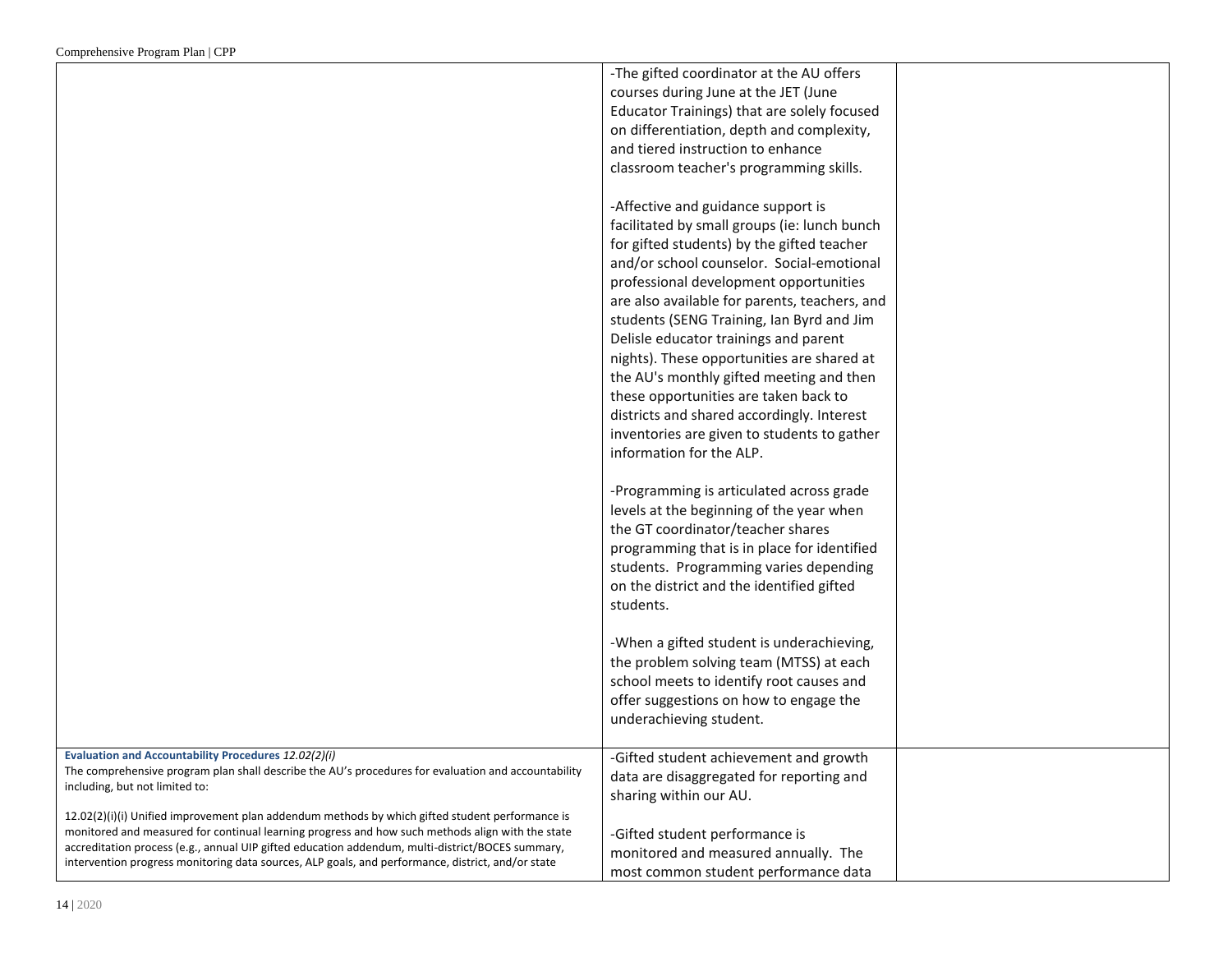### Comprehensive Program Plan | CPP

| assessment data). These methods include UIP elements such as annual gifted student performance                                                                                                                   | that is reviewed is state test data,                                              |  |
|------------------------------------------------------------------------------------------------------------------------------------------------------------------------------------------------------------------|-----------------------------------------------------------------------------------|--|
| target(s) and an action plan to meet the target(s) and a timeline to report on progress toward targets;                                                                                                          | formative assessment data, and scores                                             |  |
| 12.02(2)(i)(ii) Methods by which student affective growth is monitored and measured for continual                                                                                                                | from common assessments.                                                          |  |
| development (e.g., rubrics for personal journals and anecdotal data, student surveys, demonstration of                                                                                                           |                                                                                   |  |
| self-advocacy, and student career and/or college plans);                                                                                                                                                         | -Affective growth is monitored and                                                |  |
|                                                                                                                                                                                                                  | measured throughout the school year via                                           |  |
| 12.02(2)(i)(iii) Methods for ensuring that gifted student performance (achievement and growth) and<br>reporting are consistent with state accreditation and accountability requirements (i.e., disaggregation of | conversations with students, rubrics,                                             |  |
| state assessment data for gifted students, identification of discrepancies in the data, goal setting and                                                                                                         | journals, and students' self-reflections.                                         |  |
| demonstration of achievement and growth); and                                                                                                                                                                    |                                                                                   |  |
|                                                                                                                                                                                                                  | -Assessment data is reviewed and analyzed                                         |  |
| $12.02(2)(i)(iv)$ Methods for self-evaluation of the gifted program including a schedule for periodic                                                                                                            | to look for trends and areas of                                                   |  |
| feedback and review (e.g., review of gifted policy, goals, identification process, programming<br>components, personnel, budget and reporting practices, and the impact of gifted programming on                 | improvement. Based on what the                                                    |  |
| student achievement and progress); and                                                                                                                                                                           | individual district's data shows, each                                            |  |
|                                                                                                                                                                                                                  | district determines a target area(s) for                                          |  |
| $12.02(2)(i)(v)$ Methods by which parents, educators, and other required persons are informed about the                                                                                                          | gifted students. Districts are provided                                           |  |
| methods described in 12.02(2)(i)(i-iv) above.                                                                                                                                                                    | support by CBOCES in data analysis and                                            |  |
|                                                                                                                                                                                                                  | creation of their individual GT targets                                           |  |
|                                                                                                                                                                                                                  | which will be incorporated in their district's                                    |  |
|                                                                                                                                                                                                                  | UIP.                                                                              |  |
|                                                                                                                                                                                                                  |                                                                                   |  |
|                                                                                                                                                                                                                  | -CBOCES conducted a large-scale survey of                                         |  |
|                                                                                                                                                                                                                  |                                                                                   |  |
|                                                                                                                                                                                                                  | stakeholders on GT programming both in<br>2014 and 2018. That data indicated that |  |
|                                                                                                                                                                                                                  |                                                                                   |  |
|                                                                                                                                                                                                                  | stakeholders (administrators, teachers,                                           |  |
|                                                                                                                                                                                                                  | parents and students) were aware of and                                           |  |
|                                                                                                                                                                                                                  | satisfied with the GT program at their                                            |  |
|                                                                                                                                                                                                                  | schools. Districts gain insight and feedback                                      |  |
|                                                                                                                                                                                                                  | from their GT stakeholders in a variety of                                        |  |
|                                                                                                                                                                                                                  | ways including data from surveys,                                                 |  |
|                                                                                                                                                                                                                  | interactions via conferences, email, and                                          |  |
|                                                                                                                                                                                                                  | phone calls, as well as gifted informational                                      |  |
|                                                                                                                                                                                                                  | nights.                                                                           |  |
|                                                                                                                                                                                                                  |                                                                                   |  |
|                                                                                                                                                                                                                  | -Information regarding program evaluation                                         |  |
|                                                                                                                                                                                                                  | and student accountability is discussed and                                       |  |
|                                                                                                                                                                                                                  | shared at the monthly gifted AU                                                   |  |
|                                                                                                                                                                                                                  | meeting. The gifted coordinator for the AU                                        |  |
|                                                                                                                                                                                                                  | shares demographic and student                                                    |  |
|                                                                                                                                                                                                                  | performance data for each district and as                                         |  |
|                                                                                                                                                                                                                  | an AU. Individual districts determine how                                         |  |
|                                                                                                                                                                                                                  | to disseminate that information back to                                           |  |
|                                                                                                                                                                                                                  | their stakeholders. Some ways that                                                |  |
|                                                                                                                                                                                                                  | districts share this information are school                                       |  |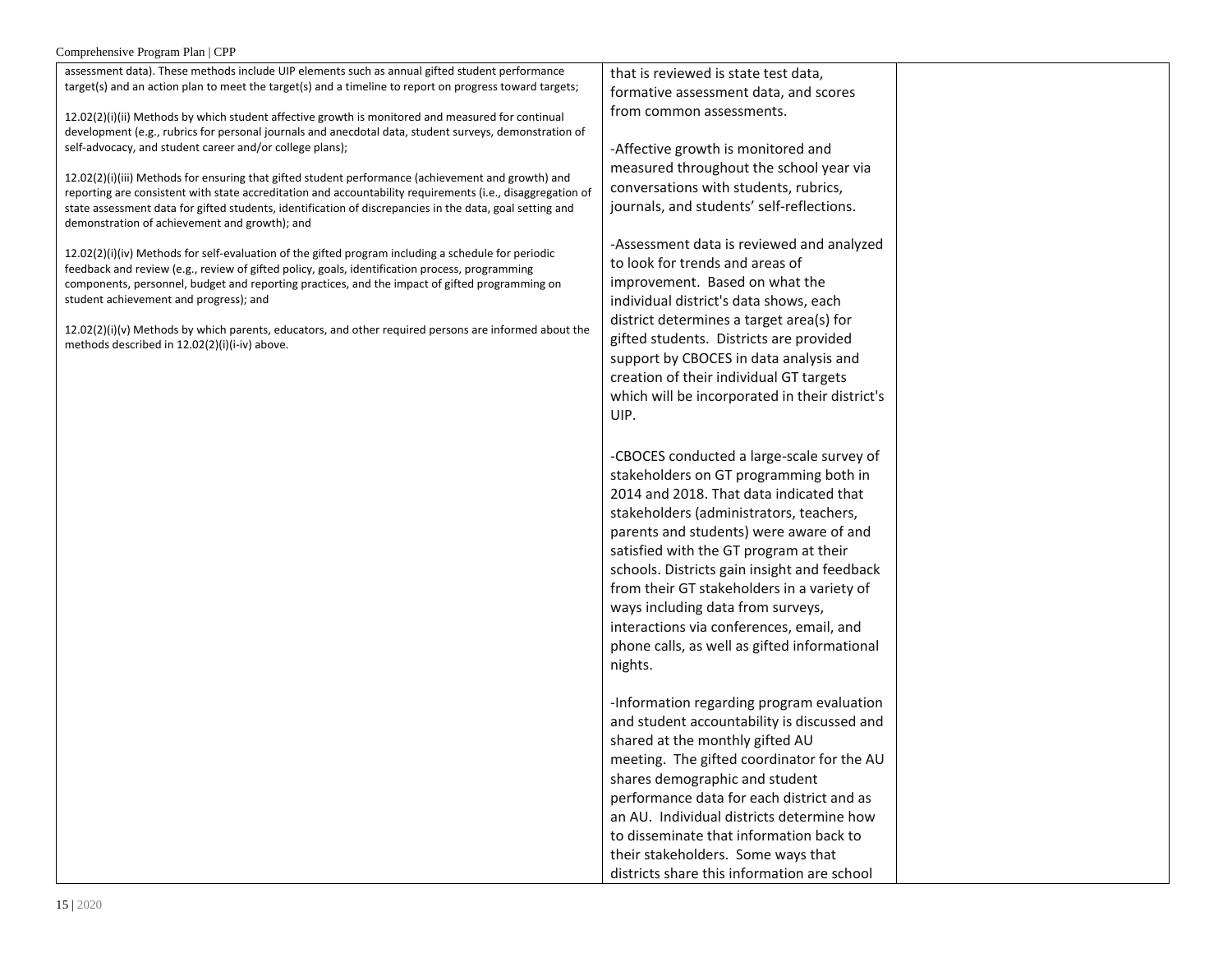|                                                                                                                                                                                                                | board presentations, website, newsletter,       |  |
|----------------------------------------------------------------------------------------------------------------------------------------------------------------------------------------------------------------|-------------------------------------------------|--|
|                                                                                                                                                                                                                | and communicating it verbally to teachers,      |  |
|                                                                                                                                                                                                                | students, and parents in faculty meetings,      |  |
|                                                                                                                                                                                                                | accountability meetings, etc. The GTAU          |  |
|                                                                                                                                                                                                                | coordinator annually presents on the gifted     |  |
|                                                                                                                                                                                                                | program to BOCES superintendents.               |  |
| <b>Personnel 12.02(2)(j)</b>                                                                                                                                                                                   | -The AU funds a .5 FTE gifted coordinator       |  |
| $12.02(2)(j)(i)$ The program plan shall describe the personnel who provide instruction, counseling,                                                                                                            | who holds an endorsement in gifted. This        |  |
| coordination and other programming for gifted students. Personnel shall be knowledgeable in the                                                                                                                | individual is responsible for the               |  |
| characteristics, differentiated instructional methods and competencies in the special education of gifted                                                                                                      | management of the program plan, gifted          |  |
| students. Qualified personnel with endorsement or an advanced degree in gifted education are<br>preferred in specific programs and classrooms consisting of mainly gifted students. Beginning with the         | education professional development, all         |  |
| 2010-2011 school year, every AU shall employ or contract with a person who is responsible for:                                                                                                                 | gifted trainings, supporting the 10 districts   |  |
|                                                                                                                                                                                                                |                                                 |  |
| 12.02(2)(j)(i)(A) Management of the program plan;                                                                                                                                                              | in the GTAU, as well as numerous other          |  |
| 12.02(2)(j)(i)(B) Professional development activities, the purposes of which are:                                                                                                                              | duties that comprise the role.                  |  |
|                                                                                                                                                                                                                |                                                 |  |
| 12.02(2)(j)(i)(B)(I) To improve and enhance the skills, knowledge and expertise of teachers and other                                                                                                          | -At the district level, personnel responsible   |  |
| personnel who provide instruction and other supportive services to gifted students; and                                                                                                                        | for providing direct instruction, counseling    |  |
| $12.02(2)(j)(j)(B)(II)$ To increase, to the extent practicable, the number of qualified personnel providing                                                                                                    | and coordination of programming for gifted      |  |
| instruction to gifted students.                                                                                                                                                                                | students is the classroom teacher and/or        |  |
|                                                                                                                                                                                                                | the gifted coordinator. Teachers                |  |
| 12.02(2)(j)(ii) The AU shall make good faith effort to hire and retain on at least a halftime basis one                                                                                                        | instructing gifted students in the core         |  |
| qualified person to administer and monitor the implementation of the AU's gifted program.                                                                                                                      | academic areas meet federal requirements        |  |
| 12.02(2)(j)(iii) Administrative units should consider employing sufficient personnel for ALP writing and                                                                                                       | for highly qualified teachers.                  |  |
| monitoring, and differentiated instruction for gifted students.                                                                                                                                                |                                                 |  |
|                                                                                                                                                                                                                | -Paraprofessionals are not funded with          |  |
| 12.02(2)(j)(iv) Administrative units should collaborate with universities and colleges for the                                                                                                                 | gifted grant funds and are not sole             |  |
| development of qualified personnel.                                                                                                                                                                            | instructional providers. Individual districts   |  |
| $12.02(2)(j)(v)$ Personnel responsible for the instruction and learning of gifted students in core academic                                                                                                    | may provide a stipend for teachers taking       |  |
| areas must meet the requirements under federal law for highly qualified teachers.                                                                                                                              | on the GT role at his/her building or           |  |
|                                                                                                                                                                                                                | district. There are districts that fund a part- |  |
| 12.02(2)(j)(vi) Paraprofessionals may serve in supportive roles, but may not be the sole instructional                                                                                                         | time and/or full-time gifted coordinator in     |  |
| provider, nor may such paraprofessionals be funded using state gifted education funds.                                                                                                                         | the AU as well as districts that provide a      |  |
| $12.02(2)(j)(vi)$ The program plan shall also indicate the content of and means by which the AU supports                                                                                                       | stipend for teachers responsible for gifted.    |  |
| the acquisition and/or improvement of the knowledge and competencies of personnel through                                                                                                                      |                                                 |  |
| appropriate professional development relating to the instruction, programming and counseling for                                                                                                               | -The AU works in conjunction with the           |  |
| gifted students. (e.g., induction and in-service programs, job-embedded training and coaching, gifted<br>education workshops or institutes and college coursework). Key topics should include, but need not be | University of Northern Colorado to              |  |
| limited to, gifted characteristics and myths, differentiated instruction, affective needs, counseling,                                                                                                         | communicate and recruit teachers for the        |  |
| content instructional options and advanced curricular strategies (e.g., higher order thinking strategies).                                                                                                     | MA in Gifted program at the                     |  |
|                                                                                                                                                                                                                | university. Emails are sent to the AU's         |  |
|                                                                                                                                                                                                                | gifted coordinator who shares the               |  |
|                                                                                                                                                                                                                | university's gifted program information         |  |
|                                                                                                                                                                                                                | with the districts.                             |  |
|                                                                                                                                                                                                                |                                                 |  |
|                                                                                                                                                                                                                |                                                 |  |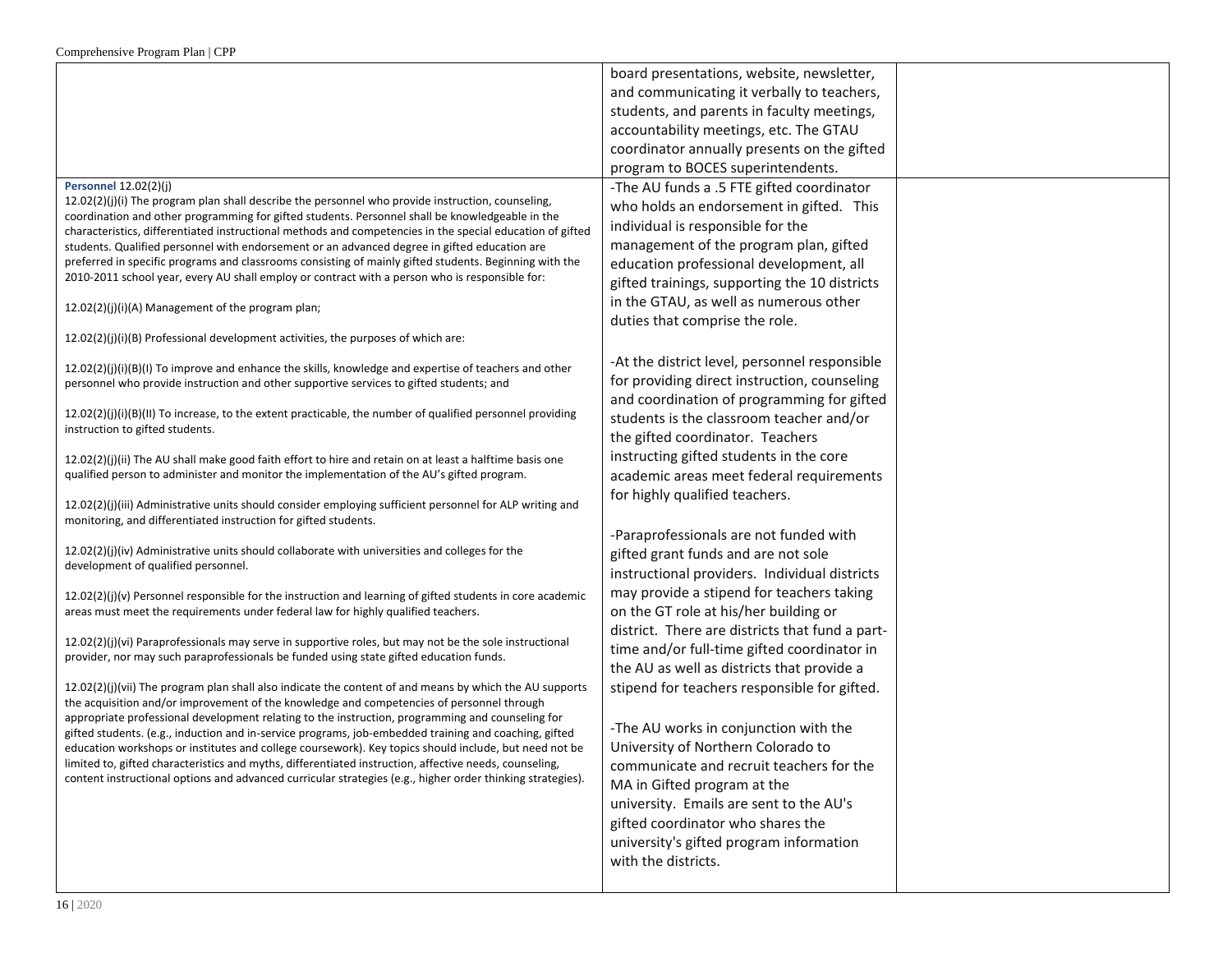|                                                                                                                                                                                                              | -The majority of gifted professional         |  |
|--------------------------------------------------------------------------------------------------------------------------------------------------------------------------------------------------------------|----------------------------------------------|--|
|                                                                                                                                                                                                              | development is conducted by the gifted       |  |
|                                                                                                                                                                                                              | coordinator for the AU and the Gifted        |  |
|                                                                                                                                                                                                              | Education Regional Consultant (GERC). All    |  |
|                                                                                                                                                                                                              | professional development support the         |  |
|                                                                                                                                                                                                              | improvement and acquisition of knowledge     |  |
|                                                                                                                                                                                                              | related to the needs of gifted students and  |  |
|                                                                                                                                                                                                              | UIP targets. Although training needs vary    |  |
|                                                                                                                                                                                                              | annually, all new GT staff are trained on    |  |
|                                                                                                                                                                                                              | identification and the creation and          |  |
|                                                                                                                                                                                                              | management of ALPs. Other GT                 |  |
|                                                                                                                                                                                                              | professional development opportunities       |  |
|                                                                                                                                                                                                              | throughout the year are available and        |  |
|                                                                                                                                                                                                              | district personnel are encouraged to attend  |  |
|                                                                                                                                                                                                              | to further their knowledge base. Annually,   |  |
|                                                                                                                                                                                                              | during the month of June, a variety of       |  |
|                                                                                                                                                                                                              | professional development opportunities       |  |
|                                                                                                                                                                                                              | are available on a wide array of topics      |  |
|                                                                                                                                                                                                              | including trainings focused solely on        |  |
|                                                                                                                                                                                                              | teaching gifted students.                    |  |
|                                                                                                                                                                                                              |                                              |  |
| Budget 12.02(2)(k)                                                                                                                                                                                           | -Every year an annual budget plan is         |  |
| 12.02(2)(k)(i) The AU shall include in the annual plan a budget for gifted education which reflects the                                                                                                      | submitted to the state which reflects both   |  |
| collaborative efforts of the AU and cost of implementing the program elements and the student goals<br>stated in the annual comprehensive program plan. The budget shall detail the funding committed by the | state funding and AU contributing            |  |
| AU and funding requested from the Department. Funding committed by the AU shall be an amount                                                                                                                 | funds. The AU submits an application         |  |
| determined by the AU to contribute towards the AU's gifted student education program described in                                                                                                            | yearly for the Universal Screener and        |  |
| the AU's program plan. Funds requested from the Department may be used for:                                                                                                                                  | Personnel Grant on behalf of member          |  |
| 12.02(2)(k)(i)(A) Salaries for appropriately licensed and endorsed personnel primarily serving gifted                                                                                                        | districts. Each district in the AU submits a |  |
| students (e.g., gifted education directors, coordinators, resource teachers, counselors and teachers of                                                                                                      | proposed budget to the AU in the spring for  |  |
| gifted classrooms);                                                                                                                                                                                          | the following school year.                   |  |
|                                                                                                                                                                                                              |                                              |  |
| $12.02(2)(k)(i)(B)$ Professional development and training relating to gifted education;                                                                                                                      | -Annually, the GTAU member districts hold    |  |
| 12.02(2)(k)(i)(C) Programming options and school counseling or affective guidance specific to gifted                                                                                                         | a collaborative discussion on budget         |  |
| students and their ALPs;                                                                                                                                                                                     | planning for the upcoming year. Flow-        |  |
|                                                                                                                                                                                                              | through funds are received from the BOCES    |  |
| 12.02(2)(k)(i)(D) Materials used in instructional programming for gifted education; and                                                                                                                      | based on per pupil count. Districts submit   |  |
| 12.02(2)(k)(i)(E) Administrative costs (classified or grant fiscal staff), technology, and equipment                                                                                                         | end of year budgets for monitoring and are   |  |
| necessary for the education of gifted students up to ten percent for any one of these limited                                                                                                                | compiled for end of year budget              |  |
| expenditures, and, not to collectively exceed twenty percent of the total amount requested from the                                                                                                          | reporting. The gifted coordinator provides   |  |
| Department.                                                                                                                                                                                                  | guidance on allowable expenditures.          |  |
| 12.02(2)(k)(ii) Administrative units may contract with other AUs to establish and maintain gifted student                                                                                                    |                                              |  |
| programs (e.g., art, music, online coursework, and counseling) for the education of gifted children,                                                                                                         |                                              |  |
| sharing costs of student programing in accordance with terms of a contract. This action is optional based                                                                                                    | -State gifted funds are used to support      |  |
| upon available AU resources, and subject to AU discretion. An AU with less than six children who need a                                                                                                      | salary for licensed or endorsed staff that   |  |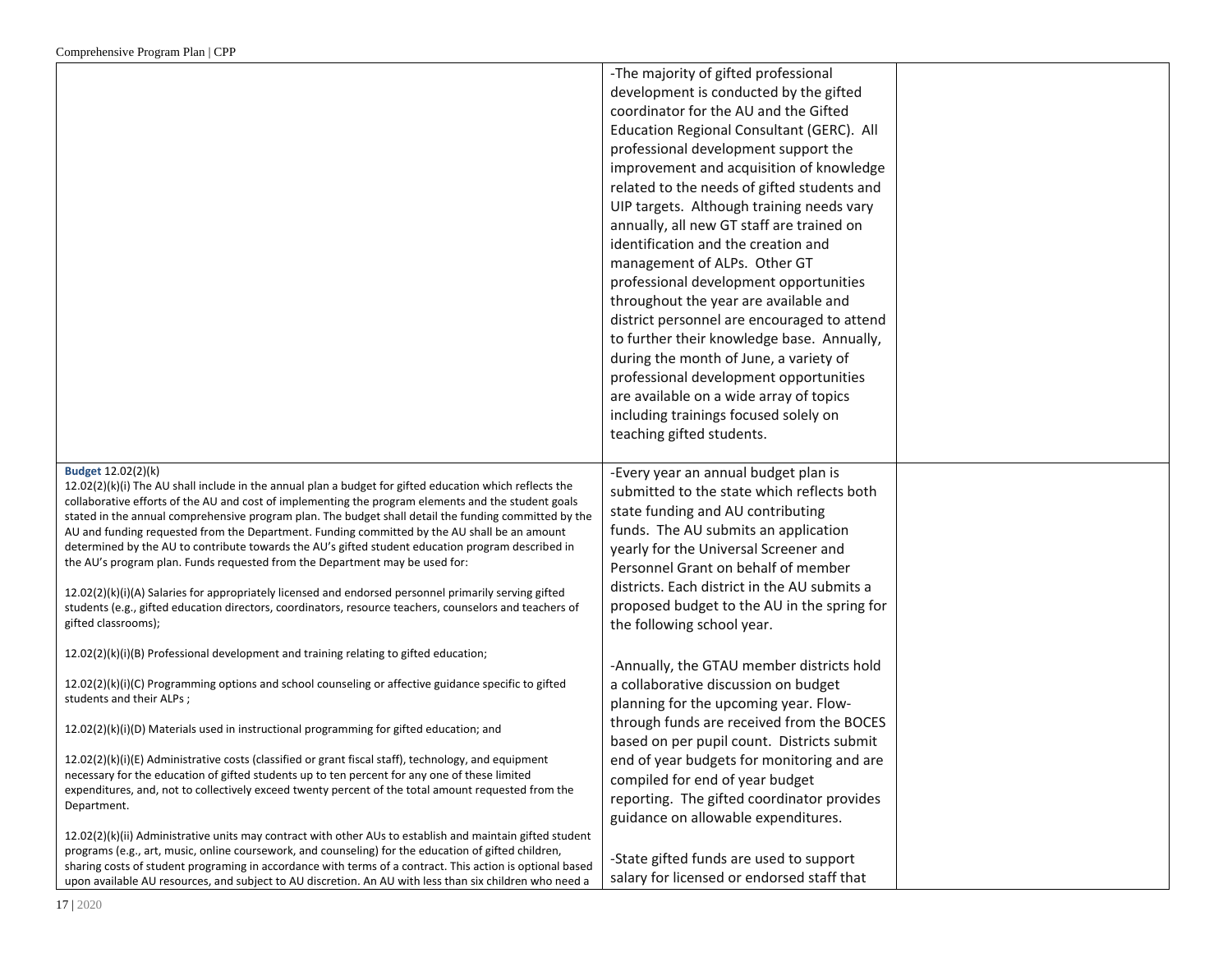| Comprehensive Program Plan   CPP                                                                                                                                                                                                                                                                                                                                                                                                                                                                                                                                                                                                                                                                                                                                                                                                                                                                                                                                                                                                                                                                                                                                                                                                                                                                                                                                                                                                                                                                                                                 |                                                                                                                                                                                                                                                                                                                                                                                                                                                                                 |  |  |
|--------------------------------------------------------------------------------------------------------------------------------------------------------------------------------------------------------------------------------------------------------------------------------------------------------------------------------------------------------------------------------------------------------------------------------------------------------------------------------------------------------------------------------------------------------------------------------------------------------------------------------------------------------------------------------------------------------------------------------------------------------------------------------------------------------------------------------------------------------------------------------------------------------------------------------------------------------------------------------------------------------------------------------------------------------------------------------------------------------------------------------------------------------------------------------------------------------------------------------------------------------------------------------------------------------------------------------------------------------------------------------------------------------------------------------------------------------------------------------------------------------------------------------------------------|---------------------------------------------------------------------------------------------------------------------------------------------------------------------------------------------------------------------------------------------------------------------------------------------------------------------------------------------------------------------------------------------------------------------------------------------------------------------------------|--|--|
| particular program may purchase services from one or more AUs that provide the appropriate gifted<br>education program for individual or groups of gifted students. Gifted education personnel in these AUs<br>shall collaborate on the content and monitoring of such contracts.                                                                                                                                                                                                                                                                                                                                                                                                                                                                                                                                                                                                                                                                                                                                                                                                                                                                                                                                                                                                                                                                                                                                                                                                                                                                | primarily serve gifted students,<br>professional development for gifted<br>education, program options to support the<br>ALP, as well as materials to support gifted<br>programming. There are no districts in the<br>AU using state funds for administrative<br>costs. Expensitures are limited for<br>equipment, administrative (accounting)<br>costs, and technology.<br>-Our AU contracts with Poudre School<br>District for identification services in the<br>talent areas. |  |  |
| Record Keeping 12.05(1)<br>Financial records shall be kept in accordance with generally accepted principles of governmental<br>accounting. Recommended accounting principles are listed in the Financial Policies and Procedures<br>Handbook.<br>12.05(2) Inventory<br>An inventory shall be maintained of all equipment for which funding was received. These records shall<br>be maintained throughout the useful life of the equipment.<br>12.05(3) Student Education Records<br>The ALP documents shall be part of the student's cumulative education record.<br>12.05(4) Confidentiality of Student Education Records<br>Individually identifiable records of students referred, assessed, evaluated, and/or served through<br>programming for gifted and talented students in any AU shall be held to be confidential and protected<br>in accordance with applicable federal and state laws and regulations. Student records that are collected<br>and/or stored electronically shall be held to current state law and FERPA regulations governing the<br>protection of personally identifiable information and the privacy interests of students.<br>12.05(5) Maintenance and Destruction of Student Education Records<br>Gifted student education records and ALPs shall be maintained, retained and destroyed consistent with<br>the ongoing system of student record keeping established in the AU, including its member districts or<br>the Charter School Institute for student records, preschool (if applicable) through grade 12. | You may simply check "yes" if you follow<br>these procedures. If you do not, please<br>explain.<br>$\boxtimes$ Yes                                                                                                                                                                                                                                                                                                                                                              |  |  |
| Procedures for Disagreement 12.06<br>The program plan shall describe procedures for resolving disagreements with parents/guardians, or<br>students in regard to identification, programming, and ALPs. The procedures for resolving<br>disagreements shall include, but need not be limited to: a method for the aggrieved individual to<br>express issues and concerns; a means to discuss disagreements in a timely manner with personnel<br>designated by the district with authority to resolve the disagreement. The procedures shall afford the<br>aggrieved individual notice of the decision giving rise to the dispute and an opportunity to be heard<br>before the decision is implemented. The procedures must be posted for ease of access by stakeholders.                                                                                                                                                                                                                                                                                                                                                                                                                                                                                                                                                                                                                                                                                                                                                                          | The procedures for resolving disagreement<br>with parents/guardians, or students in<br>regard to identification, programming, and<br>ALPs to include: Method to express issues<br>and concerns; Means to discuss<br>disagreements in a timely manner; Notice<br>of the decision giving rise to the dispute;<br>Opportunity to be heard before decision is<br>implemented; Procedures are posted for<br>access to all stakeholders are listed below                              |  |  |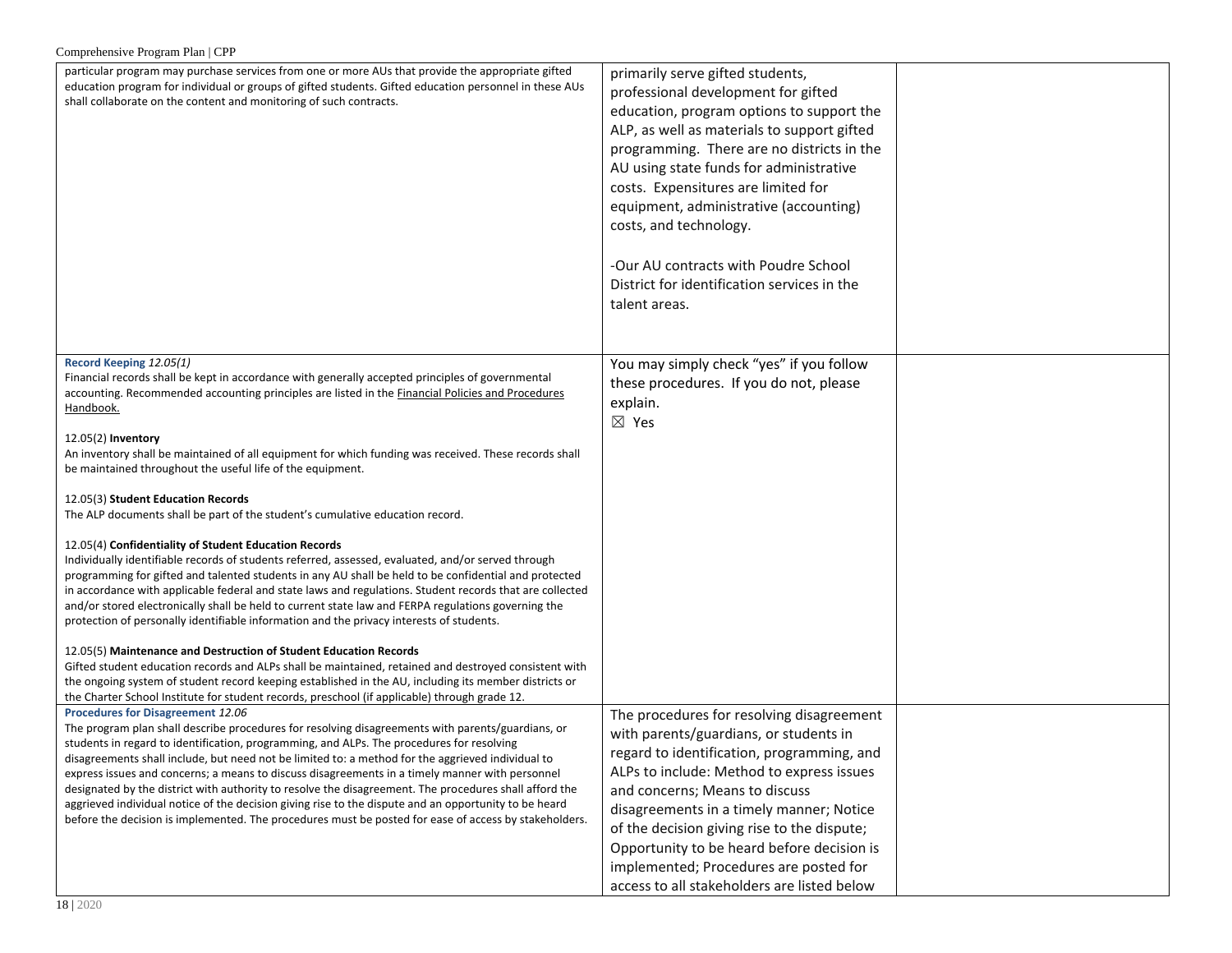| and found in each district's gifted parent |
|--------------------------------------------|
| handbook as well as on the CBOCES Gifted   |
| Education website located                  |
| at http://ncgtau.weebly.com/               |
|                                            |
|                                            |
| Procedures for Disagreements:              |
|                                            |
| It is the intent of the District to<br>1.  |
| resolve questions and concerns at          |
| the level in which they occurred.          |
| All questions and concerns                 |
| regarding Gifted and Talented              |
| identification and services should         |
| be brought first to the Gifted and         |
| Talented teacher or counselor at           |
| your child's school. Students are          |
| encouraged to talk with the Gifted         |
| and Talented teacher or counselor          |
| to address any questions, issues,          |
| or concerns Parents/guardians are          |
| invited to contact the Gifted and          |
| <b>Talented Parent Liaison for</b>         |
| assistance with advocacy. The              |
| Gifted and Talented teacher will           |
|                                            |
| work with parents and students to          |
| resolve any questions, issues, or          |
| concerns by students or                    |
| parents/guardians.                         |
| 2. If the student and/or                   |
| parents/guardians are not                  |
| satisfied with the response by the         |
| Gifted and Talented teacher, they          |
| should then contact the building           |
| principal. Through collaboration           |
| with the student,                          |
| parents/guardians, and teacher,            |
| the principal will resolve the             |
| questions, issues, or concerns.            |
| 3. If the student and/or                   |
| parents/guardians are not                  |
| satisfied with the resolution at the       |
| building level, they may contact           |
| the School District Gifted and             |
|                                            |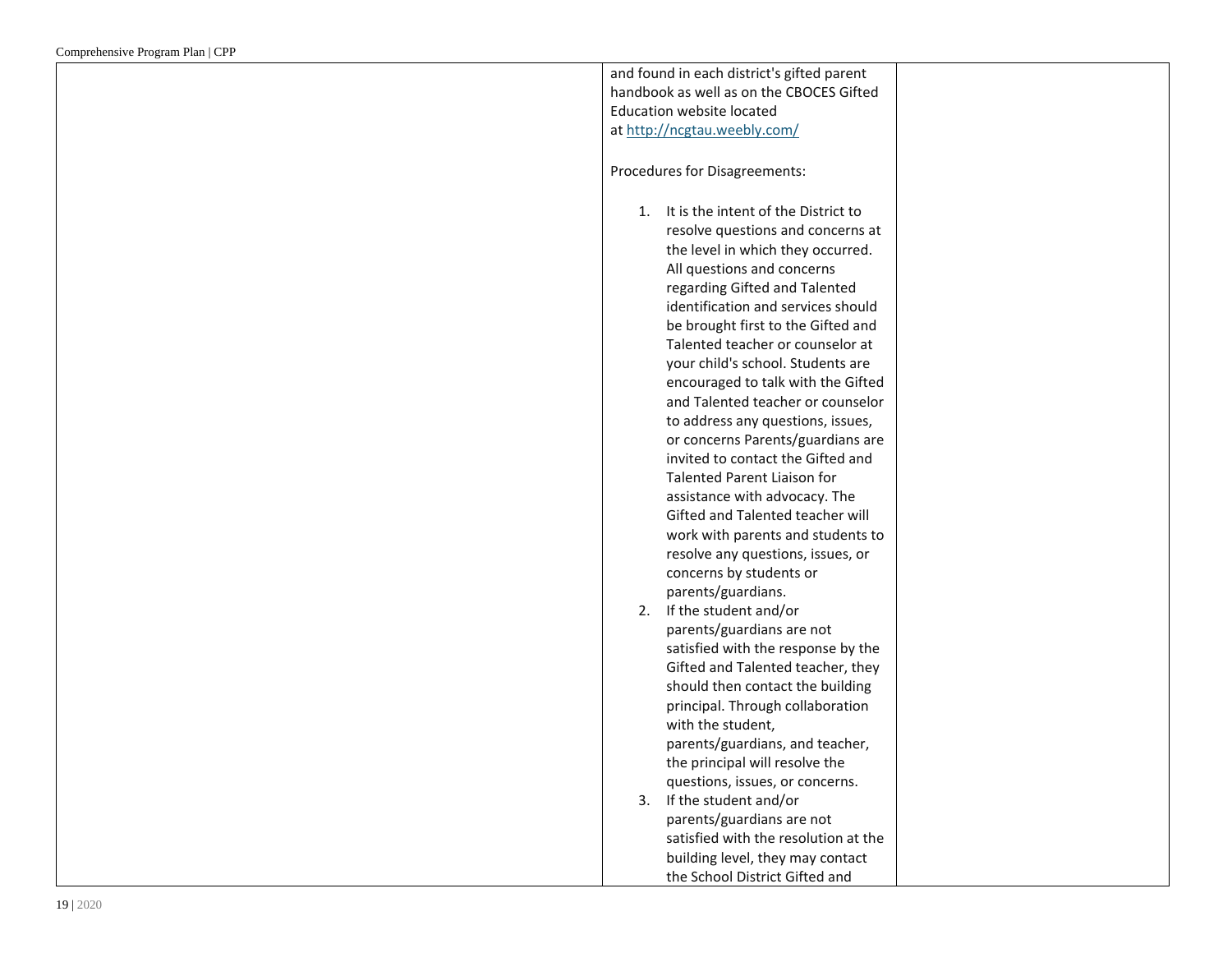|    | Talented Administrator. The Gifted   |  |
|----|--------------------------------------|--|
|    | and Talented Administrator will      |  |
|    | work with all parties to seek a      |  |
|    | satisfactory resolution.             |  |
| 4. | If the student and/or                |  |
|    | parents/guardians are not            |  |
|    | satisfied with the resolution by the |  |
|    | Gifted and Talented Administrator    |  |
|    | they may appeal in writing to the    |  |
|    | director of Elementary Education     |  |
|    | or Secondary Education               |  |
|    | overseeing their child's school.     |  |
|    | The appropriate director of          |  |
|    | education will review the process    |  |
|    | and evidence and respond in          |  |
|    | writing to the parent/guardian       |  |
|    | within 10 school days.               |  |
| 5. | If the student and/or                |  |
|    | parents/guardians are not            |  |
|    | satisfied with the resolution from   |  |
|    | the director of education, they      |  |
|    | may appeal in writing to the Chief   |  |
|    | Academic Officer. The Chief          |  |
|    | Academic Officer will review the     |  |
|    | process and evidence and respond     |  |
|    | in writing within 10 school days of  |  |
|    | receiving the letter of appeal.      |  |
| 6. | If the student or                    |  |
|    | parents/guardians are not            |  |
|    | satisfied with the resolution from   |  |
|    | the Chief Academic Officer they      |  |
|    | may appeal in writing to the         |  |
|    | superintendent within 10 school      |  |
|    | days after receiving the deputy      |  |
|    | superintendent's response. The       |  |
|    | superintendent will review the       |  |
|    | process and evidence and respond     |  |
|    | in writing to the student and/or     |  |
|    | parents/guardians within 10          |  |
|    | school days of receiving the letter  |  |
|    | of appeal. The superintendent's      |  |
|    | decision is final.                   |  |
|    |                                      |  |
|    |                                      |  |